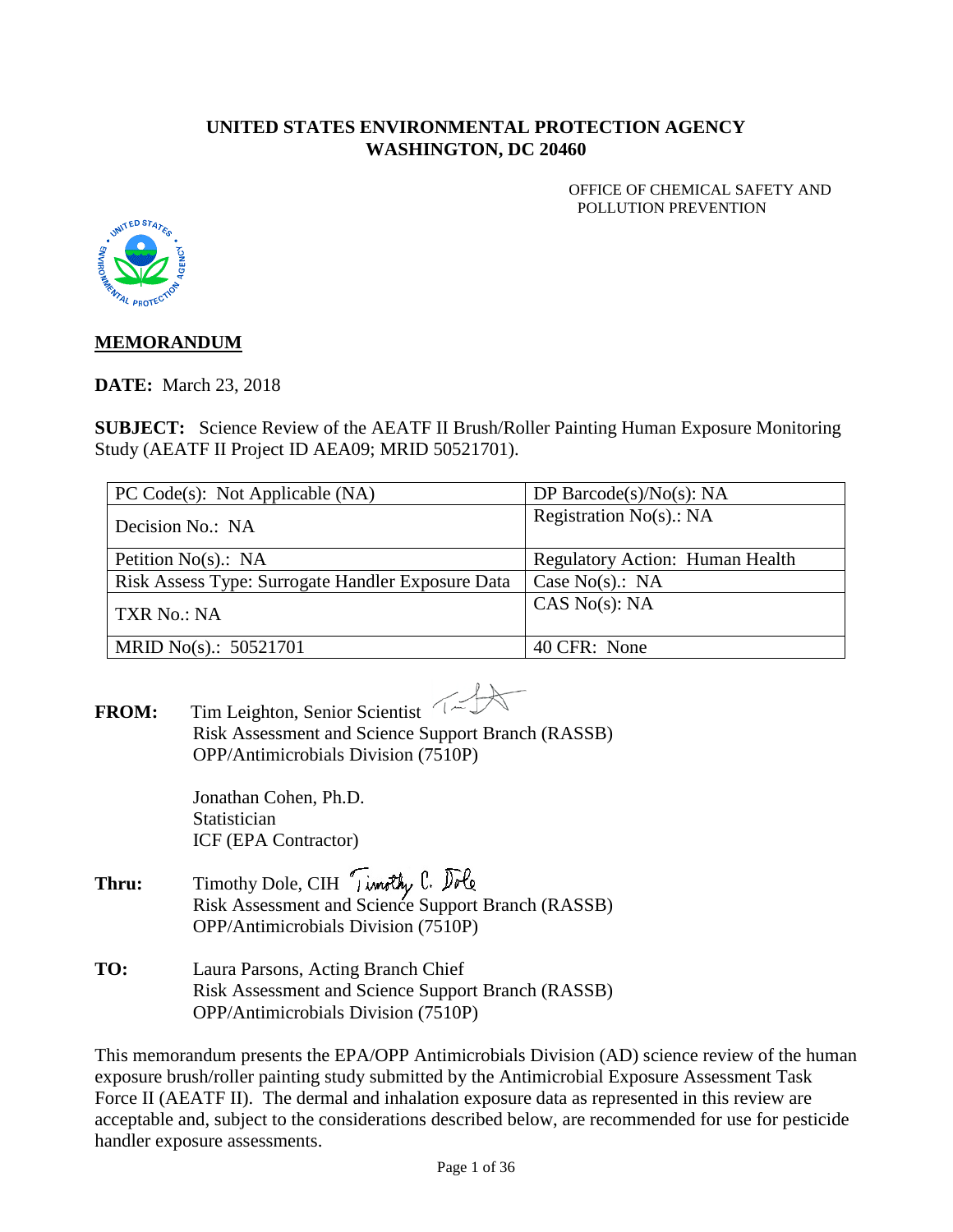### **EXECUTIVE SUMMARY**

This document represents the USEPA, Office of Pesticides Program, Antimicrobials Division (AD) review of the Antimicrobial Exposure Assessment Task Force II (AEATF II) brush/roller painting study. The AEATF II designed the study to develop unit exposures for painting using a brush/roller. The results of the study are reported herein. The protocol for this completed study was previously reviewed by the EPA and the Human Studies Review Board (HSRB) for ethical and scientific design. Both EPA and HSRB approved the protocol and provided recommendations for some minor modifications (discussed within this memo). This memo contains the scientific review, recommended unit exposures, and study limitations to be considered by users. The ethics review is contained in a separate memo. Both reviews are to be presented to the HSRB on April 25, 2018.

The study investigators monitored inhalation and dermal exposures to 18 different test subjects. BIT (1,2-benzisothiazoline-3-one) was the active ingredient in the paint used as the surrogate test compound by all test subjects. All of the test subjects were recruited from the general population (not professional painters); all painting activities were performed indoors; each subject painted roughly 2 gallons of paint; three concentrations of BIT were used in the study  $(\sim 144, 375, \text{ and } 619 \text{ ppm})$ ; and painting duration ranged from 48 to 172 minutes (average 113 minutes). Subjects opened the cans of paint (previously treated with BIT) and used paint brushes and rollers to paint the walls, ceilings, and trim of doors/windows in rooms that were purposely constructed in a warehouse for this study. Subjects were instructed to paint as they normally would do. EPA confirms that the data are considered the most reliable data for assessing handler exposures from antimicrobial-treated paints when using a brush/roller. The reader is referred to Section 3.0 for a discussion on the data limitations and use of the data as surrogate.

EPA intends to use this AEATF II brush/roller dataset instead of the Pesticide Handlers Exposure Database (PHED) datasets to assess exposure for persons painting with an antimicrobial treated paint product. The exposure data in the AEATF II brush/roller scenario represent the painting with a brush and roller. The scenario does not cover the pouring of an antimicrobial product into the paint nor the airless spraying of the treated paint. Those scenarios are monitored in separate AEATF II studies.

Select summary statistics for the "unit exposures" (i.e., exposures normalized to pounds active ingredient handled) are presented in Table 1 for the dermal and inhalation routes of exposure. Each test subject wore both inner and outer whole body dosimeters (WBD) that were sectioned and analyzed separately for each body part (e.g., lower leg, upper leg, lower arm, upper arm, etc). This WBD sectioning allows for estimating unit exposures for various clothing combinations of long/short pants and/or long/short sleeved shirts.

For comparison, results from the PHED paint brush study used in prior risk assessments is also presented in Table 1. The summary statistics from the new AEATF II study reported in Table 1 are estimated using the lognormal simple random sampling model while the PHED results are empirical estimates.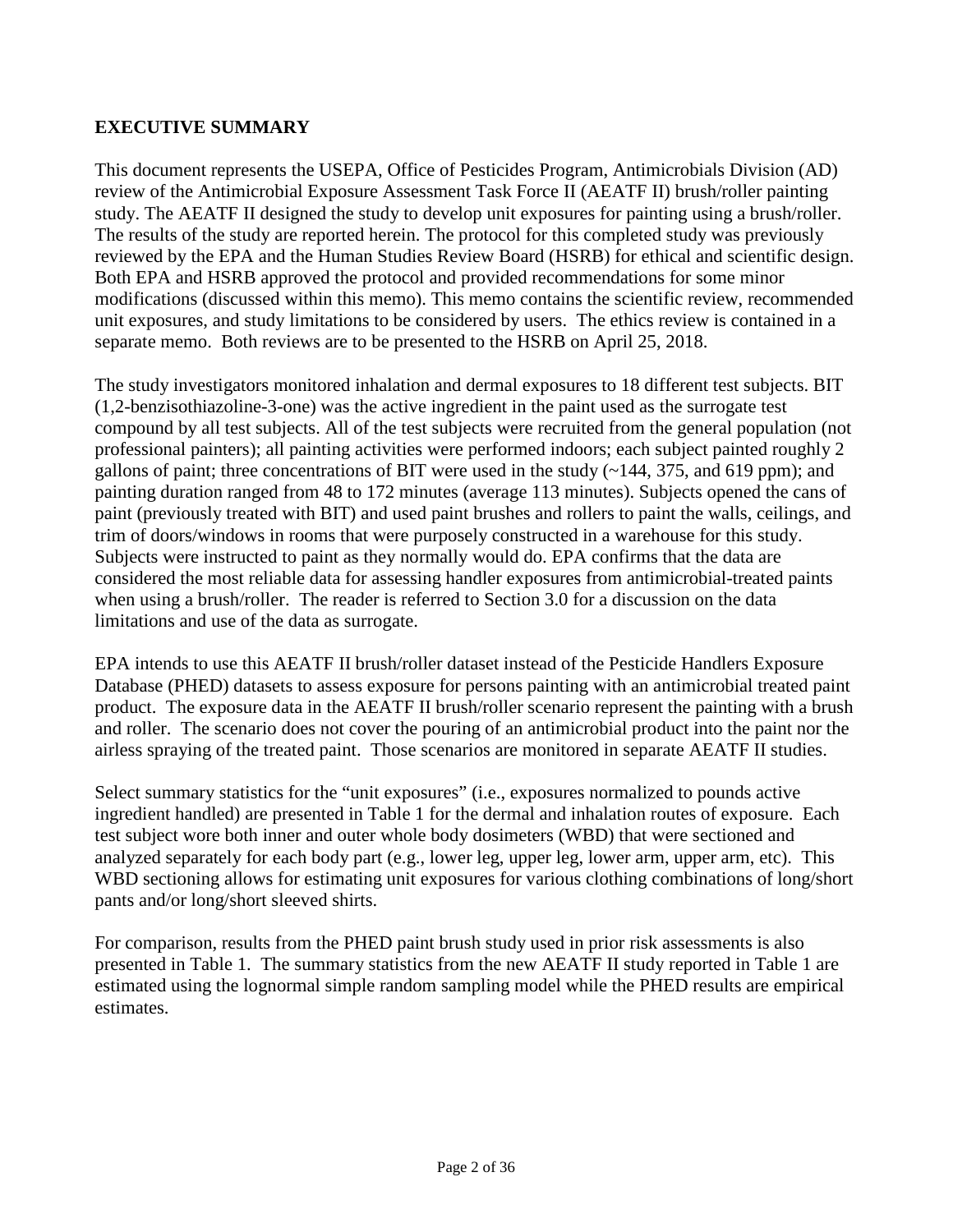|                                                | Table 1. Unit Exposures (UE) for the AEATF II Brush/Roller Scenario.        |                                 |                                        |                                             |  |  |
|------------------------------------------------|-----------------------------------------------------------------------------|---------------------------------|----------------------------------------|---------------------------------------------|--|--|
| <b>Exposure Route</b>                          |                                                                             | <b>PHED</b>                     | AEATF II <sup>b, c</sup> (n= 18)       |                                             |  |  |
|                                                | <b>Clothing</b>                                                             | ("best<br>$fit2$ ) <sup>a</sup> | <b>Arithmetic</b><br>Mean <sup>d</sup> | 95 <sup>th</sup><br>Percentile <sup>e</sup> |  |  |
| Dermal                                         | Long pants/long-sleeves,<br>no gloves                                       | 180                             | 115                                    | 351                                         |  |  |
| (mg/lb ai)                                     | Long pants/short-sleeves,<br>no gloves                                      | <b>NA</b>                       | 131                                    | 386                                         |  |  |
|                                                | Short pants/short-sleeves,<br>no gloves                                     | 450                             | 144                                    | 415                                         |  |  |
| Inhalation <sup>f</sup><br>Inhalable OVS Total | <b>Breathing Zone</b><br>$(mg/lb \text{ ai})^g$                             | 0.20                            | 0.00777                                | 0.0181                                      |  |  |
| $<$ 100 µm                                     | <b>Breathing Zone</b><br>$(8-hr$ TWA mg/m <sup>3</sup> /lb ai) <sup>h</sup> | 0.025                           | 0.00097                                | 0.00226                                     |  |  |

<sup>a</sup> Historically PHED data has been used to assess the paint brush exposures to antimicrobial products added to paint. The PHED "best fit" measure is the sum of the median and/or geometric mean for the various individual body parts. PHED inhalation dose estimates were calculated assuming a breathing rate of  $1.7 \text{ m}^3$ /hour. PHED inhalation UE represent inhalable (total) particulates. The PHED TWA estimate is based on the arithmetic mean. PHED dermal unit exposures are as reported in the USEPA/OPP/HED table for the commercial painters and HED SOPs for residential.

b Dermal and inhalation UEs are corrected for field recoveries.

<sup>c</sup> Statistics are estimated using a lognormal simple random sampling model. Dermal and inhalation UEs are estimated using substitution by ½ LOQ. Details are described in Appendix B.

<sup>d</sup> Arithmetic Mean  $(AM) = GM * exp{0.5*(lnGSD)^2}$ 

 $e$  95<sup>th</sup> percentile = GM  $*$  GSD<sup>1.645</sup>

f All measured inhalation residues were below the LOQ.

<sup>g</sup> Inhalation (mg/lb ai) = air conc ((mg/m<sup>3</sup>) / lb ai) \* breathing rate (1 m<sup>3</sup>/hour) \* painting duration (hours/day)

<sup>h</sup> 8-Hour Time Weighted Average (TWA) (mg/m<sup>3</sup>/lb ai) = air conc ((mg/m<sup>3</sup>) / lb ai) \* painting duration (hours/day) / 8 (hours)

The following important points with respect to these data are noted:

• The AEATF II brush/roller data and associated unit exposures are considered superior to the existing brush dataset for antimicrobial uses (i.e., PHED data). AEATF II efforts represented a well-designed, concerted process to collect reliable exposure data in a way that takes advantage of and incorporates a more robust statistical design, better analytical methods, and improved data handling techniques.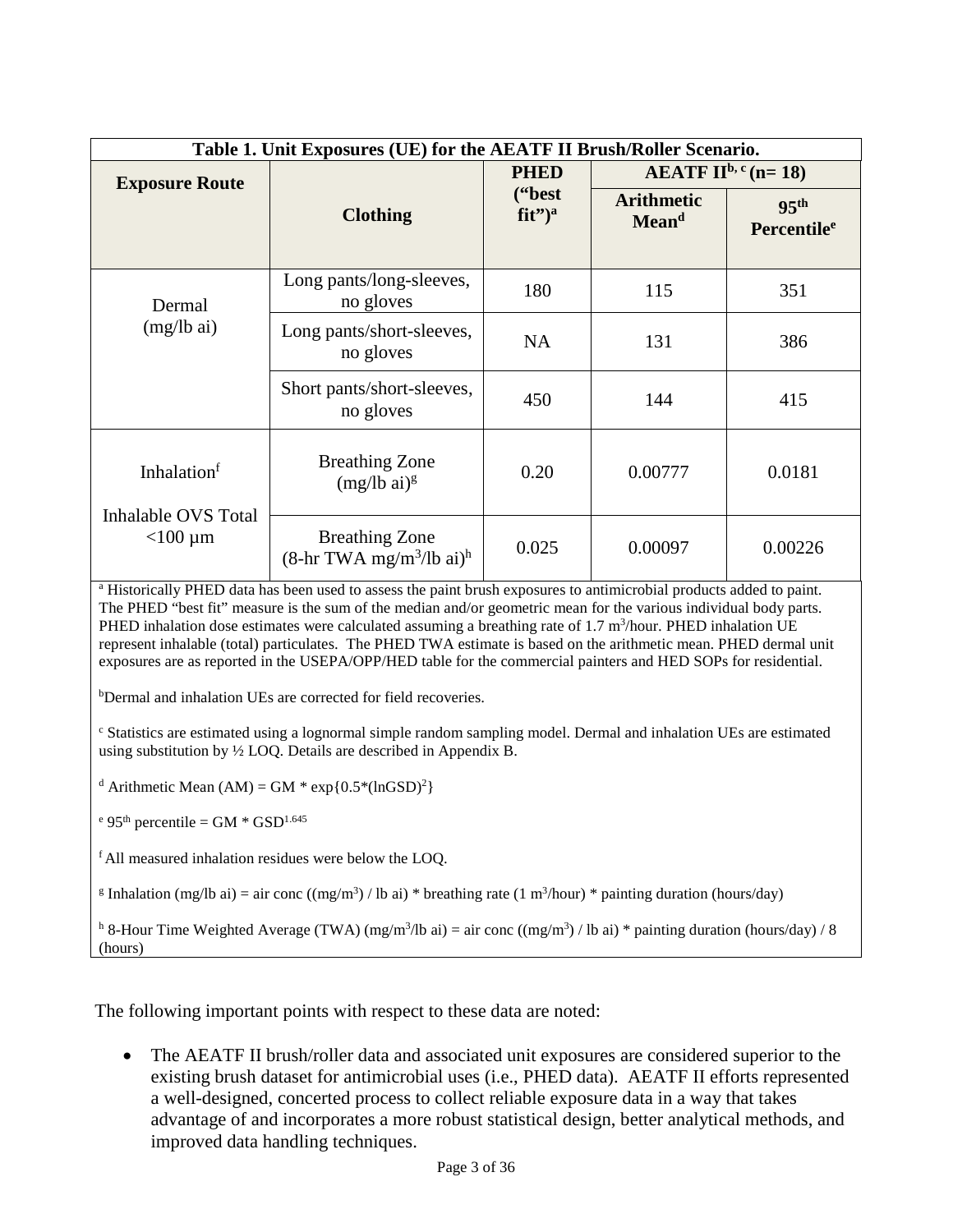- The dermal unit exposures recommended in Table 1 are based on either the long-sleeved shirt, long pants, no gloves or the short pants, short-sleeved shirt, no gloves. Antimicrobials are typically used in paints as material preservatives and are considered treated articles and are sold with no pesticide labels, and therefore, it is not possible to provide for personal protective equipment, such as chemical resistant gloves. Typically, EPA/OPP assesses commercial painters using the long pants, long-sleeved shirts, no gloves scenario and residential painters using the short pants, short-sleeved shirt, no gloves scenario. The long pants, short-sleeved shirt, no gloves scenario is provided as an option for risk managers.
- The dermal unit exposures are based partially on study-derived clothing penetration factors because of unforeseen contaminated inner whole-body dosimeters. The impact of this substitution on the resulting dermal unit exposure is not substantial as most of the exposure is attributed to the hand exposure. Additional discussion is provided herein.
- Estimates of the geometric mean (GM), arithmetic mean (AM), and  $95<sup>th</sup>$  percentile (P95) were shown to be accurate within 3-fold with 95% confidence for all scenarios. At this time, no additional monitoring for the brush/roller scenario is required.
- The statistical analysis (Section 2.4) provides evidence consistent with log-log-linearity with a slope of  $1^{[1]}$  $1^{[1]}$  $1^{[1]}$  between dermal exposure and pounds of active ingredient (ai) handled. An ideal result of the log-log-linearity test is an estimated slope between 0 and 1 with a confidence interval that includes 1 but not zero indicating that independence between exposure and pounds of active ingredient (a slope of zero) is rejected and that log-log-linearity with a slope of 1 is not rejected. The results of this analysis indicate the following:
	- o The analyses of log-log-linearity in Section 2.4, Table 9, show that dermal exposure tends to increase with pounds of active ingredient handled (AaiH).
	- o The confidence intervals for dermal exposure include 1 but not zero, indicating that independence is rejected and log-log-linearity with a slope of 1 is not rejected.
- The statistical analysis (Section 2.4) does not assess the log-log-linearity with a slope of 1 between inhalation exposure and pounds of active ingredient handled. All the measured inhalation residues were below the detection limit, leading to unreliable results for regression models.

To assess the risks resulting from painting with a brush/roller, EPA will combine appropriate unit exposure (UE) values with chemical-specific inputs (e.g., maximum labeled application rates, dermal absorption, toxicological endpoints of concern) and default inputs (high end applied) in the standard pesticide handler exposure algorithm: Potential exposure =  $UE$  (mg/lb ai or mg/m<sup>3</sup>/lb ai) x absorption (%) if applicable x maximum label rate (% ai by weight) x Weight of treated product/article (pounds).

<span id="page-3-0"></span> <sup>[1]</sup> The statistical analysis of log-log-linearity tests whether the slope of log exposure against log ai is 1, which supports the use of the data in the "unit exposure" formats. We now refer to these analyses as the log-log-linearity analyses. In the Governing Documents and in previous reviews of the AEATF II studies we have referred to these analyses as a "proportionality" analysis, but this has caused some confusion because the statistical models do not assume that the exposure is directly proportional to the AI but instead assume that the logarithm of the exposure is linear in the logarithm of AI with a slope of 1, which is a related finding but a very different model, as explained in more detail in Appendix B. We have therefore changed the terminology from "proportionality" to "log-log-linearity with a slope of 1."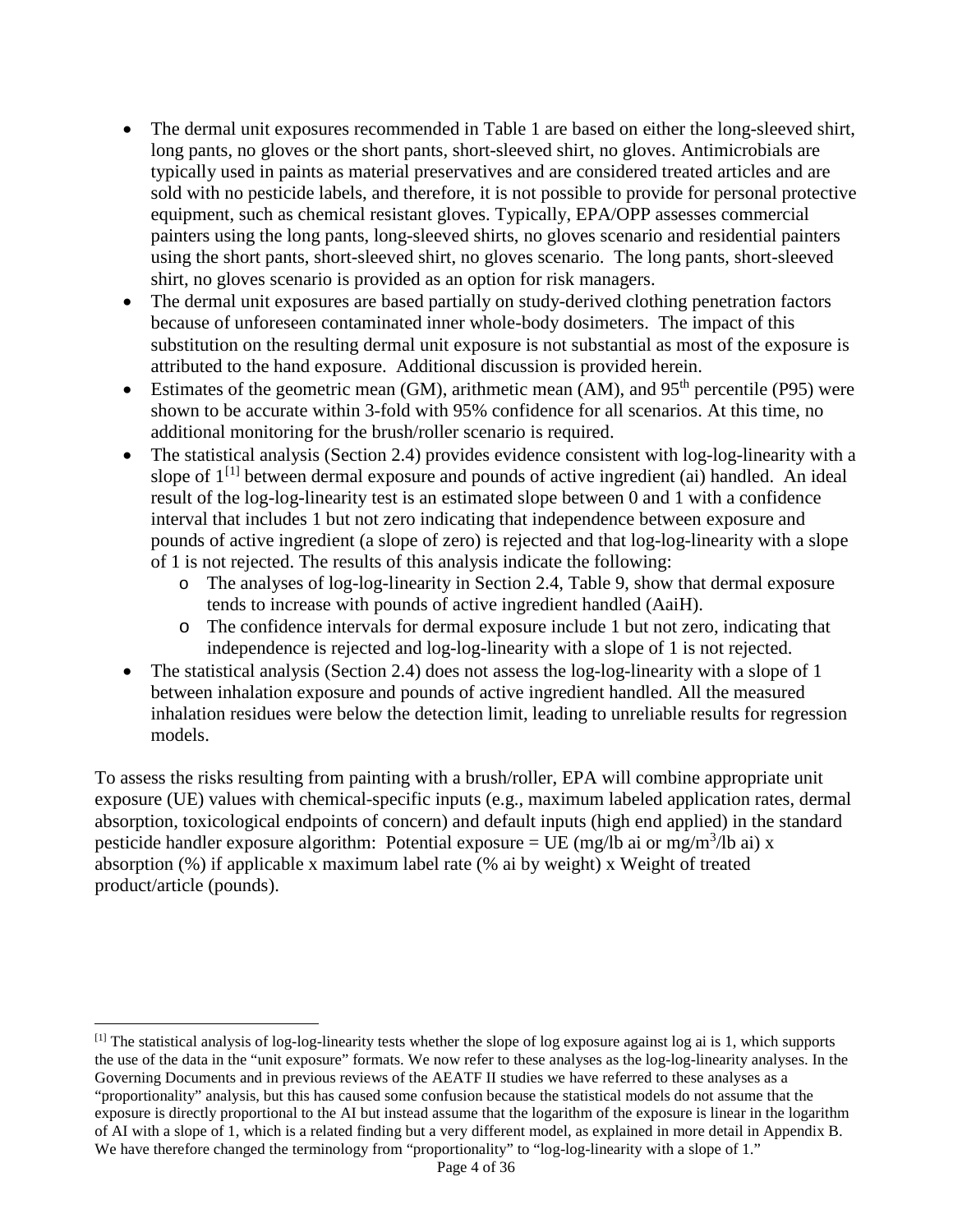## **1.0 Background**

The AEATF II is developing a database representing inhalation and dermal exposure during a number of antimicrobial handler scenarios. A scenario is defined as a pesticide handling task based on activity (e.g., application or mixing/loading) and equipment type (e.g., paint brush/roller, airless paint sprayer, ready-to-use wipes, trigger pump sprayer, mop & bucket, pressure treatment of wood facilities, etc). The AEATF II is monitoring residues on both inner and outer dosimeters, which will allow the EPA to estimate exposures to various clothing configurations (e.g., long pants, long-sleeved shirt or long pants, short-sleeved shirt or short pants, short-sleeved shirts). Hand exposure as well as inhalation exposures are also being monitored. Prior to conducting intentional exposure studies in humans, the protocols are reviewed by the Human Studies Review Board (HSRB). The HSRB reviewed this brush/roller exposure study protocol in April 2014.

## **1.1 Brush/Roller Scenario Defined**

The brush/roller scenario in this study is defined as opening the paint cans and painting a BIT-treated latex paint onto walls, ceilings, trim using both brushes and rollers as they normally would do. As indicated in the AEATF's protocol, *"The primary purpose of the paint application with brush and roller monitoring study is to develop more accurate information on potential consumer and worker exposures to antimicrobials. These data will consist of dermal and inhalation exposure estimates derived from monitoring subjects under conditions constructed to broadly represent those expected for the future application of arbitrary antimicrobial pesticides."* Subjects wore whole body dosimeters (WBD) underneath long-sleeved shirts, and long pants (plus a personal air sampler). The test subjects wore no gloves. The conditions under which the study participants handle the pesticide as they are monitored are referred to as the scenario. Both inner and outer dosimeters were worn by the monitored study participants, and both inner and outer dosimeters were analyzed for residues.

## **1.2 Study Objective**

The AEATF II's study objective is to monitor inhalation and dermal exposures to be used as inputs in exposure algorithms to predict future exposures to persons painting with a brush/roller when using a paint treated with an antimicrobial product (e.g., material preservative). Dermal and inhalation exposure monitoring was conducted while study participants painted using various painting equipment (brush types and sizes, roller, extension pole, rags, ladder, paint cup, etc). These exposures will be used in pesticide exposure assessments as "unit exposures".

"Unit exposure" (UE) is defined as the expected external chemical exposure an individual may receive (i.e., "to-the-skin" or "in the breathing zone") per weight-unit of chemical handled and is the default data format used in pesticide handler exposure assessments. Mathematically, unit exposures are expressed as "handler" exposure normalized by the amount of active ingredient (ai) handled by participants in scenario-specific exposure studies (e.g., mg ai exposure/lb ai handled). EPA uses these UEs generically to estimate exposure for other chemicals having the same or different application rates.

Criteria for determining when a scenario is considered complete and operative have been developed (SAP 2007). Outlined in the AEATF II Governing Document, the criteria can be briefly summarized as follows: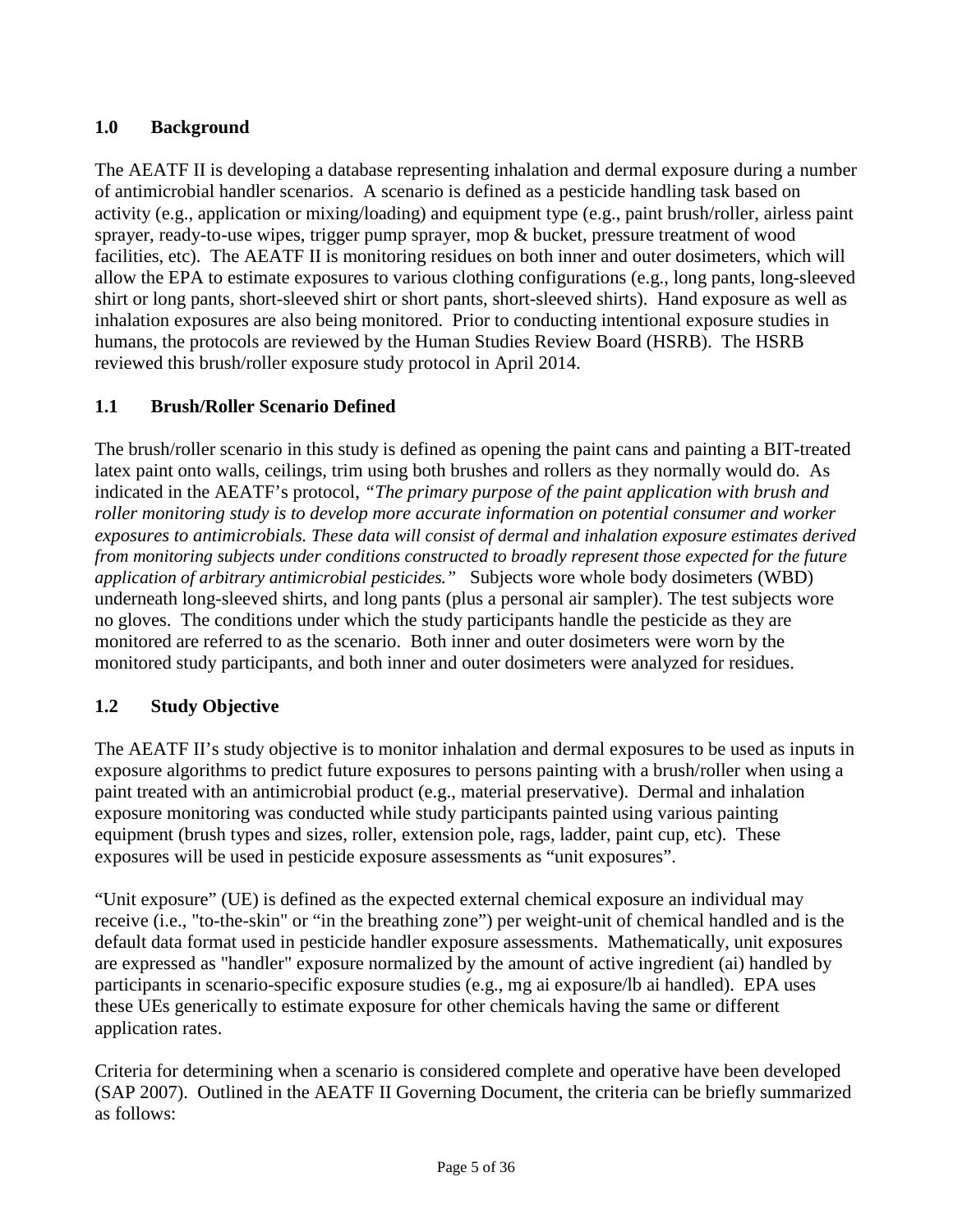• The AEATF II's objective for this study design is to be 95% confident that key statistics of normalized exposure are accurate within 3-fold. Specifically, the upper and lower 95% confidence limits should be no more than 3-fold  $(K=3)$  higher or lower than the estimates for each of the geometric mean, arithmetic mean, and 95<sup>th</sup> percentile unit exposures. To meet this objective, AEATF II proposed an experimental design with 18 monitoring events (MEs) for consumer subjects painting surfaces with a brush and roller.

A secondary objective for EPA is for meeting 80% power for detecting log-log-linearity with a slope of 1. This objective is approximately met if the widths of the confidence intervals for the slope based on the lognormal model are at most 1.4.

#### **1.3 Protocol Modifications, Amendments, and Deviations**

### **1.3.1 Protocol Modifications Based on EPA and HSRB Reviews**

EPA and the HSRB provided science-based changes to the brush/roller protocol during the review (EPA 2014 and HSRB 2014). The review comments and AEATF II responses are summarized in Table 2.

| <b>Issue Raised (Agency)</b>                                                                                                                                                             | <b>Proposed Response</b>                                                                                                | <b>Options/Comments</b>                                                                                                                                                                                    |
|------------------------------------------------------------------------------------------------------------------------------------------------------------------------------------------|-------------------------------------------------------------------------------------------------------------------------|------------------------------------------------------------------------------------------------------------------------------------------------------------------------------------------------------------|
| Researchers should offer a paint<br>edger and paint cup to subjects<br>and allow them to decide if they<br>want to use these items. (EPA)                                                | The protocol will be modified to<br>offer these items to subjects.                                                      |                                                                                                                                                                                                            |
| A separate color of paint should<br>be used for walls and trim.<br>(EPA)                                                                                                                 | The protocol will be modified to<br>specify different<br>colors<br>for<br>walls and trim.                               | [EPA notes that two colors of paint]<br>were alternatingly used the MEs,<br>each ME only using a single color,<br>and a different color was used<br>between repainting the same room]                      |
| Researchers should provide<br>additional details about airflow<br>in the painting rooms. (EPA)                                                                                           | A diagram of the rooms including<br>planned location of entry door<br>and exhaust fan will be added to<br>the protocol. | A complete description including<br>measured air changes per hour<br>will be included in the final<br>report.                                                                                              |
| The middle concentration of BIT<br>in paint should be changed to<br>halfway between low and high<br>concentrations (360 ppm instead<br>of 400 ppm) to improve<br>regression data. (HSRB) | The protocol will be modified to<br>change the target concentration<br>to be 360 ppm.                                   | If the native paint is different<br>from 120 ppm then 360 ppm<br>may not be exact middle.                                                                                                                  |
| The study design uses 3<br>concentrations of BIT in paint.<br>Suggest using more<br>concentrations of BIT with<br>less subjects per concentration.<br>(HSRB)                             | We plan to continue with<br>current set of three<br>concentrations with modified<br>midpoint discussed above.           | Although 6 concentrations are<br>possible it adds considerable<br>cost and complexity, plus raises<br>the risks of errors. The increase<br>in data quality is not enough to<br>justify the issues created. |

### **Table 2. EPA/HSRB Review and AEATF II Responses.**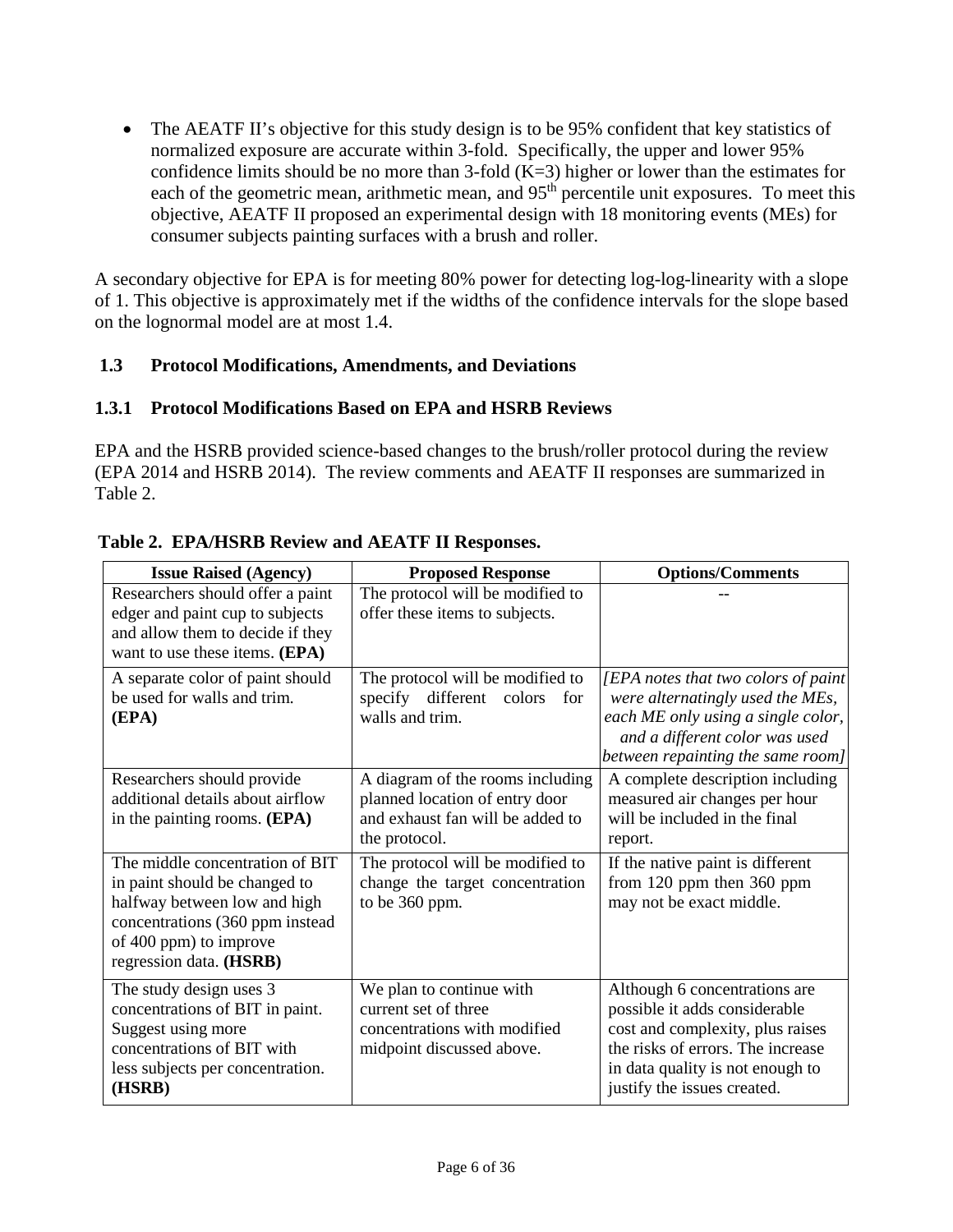| Consider including additional<br>factors such as varied types of<br>painting equipment and wall<br>texture to capture more diversity<br>of exposure. (HSRB) | We plan to continue with a<br>single type of equipment (best<br>selling) as this approach was<br>determined with EPA during<br>earlier reviews.                                          | Our initial protocol included<br>three types of equipment, but to<br>keep n at 6 the study was limited<br>to a single concentration of<br>active in paint.                                                                                                                                             |
|-------------------------------------------------------------------------------------------------------------------------------------------------------------|------------------------------------------------------------------------------------------------------------------------------------------------------------------------------------------|--------------------------------------------------------------------------------------------------------------------------------------------------------------------------------------------------------------------------------------------------------------------------------------------------------|
| The protocol should define<br>volatility of BIT and limit use<br>of this data to actives with<br>similar volatility. (HSRB)                                 | We do not think this should be<br>included in protocol, but left to<br>EPA to consider how they will<br>use the data.                                                                    | [EPA notes as part of this study<br>review that the vapor pressure of<br>BIT is 4.4E-7 mmHg at 20 C and<br>will not result in substantial off<br>gassing concerns]                                                                                                                                     |
| A painter's hat may be less<br>representative of actual head<br>shape than a sock/hood.<br>(HSRB)                                                           | We plan to continue with a<br>painter's hat as it is more<br>comfortable for subjects, and<br>easier to work with when<br>dressing / undressing subjects.                                | We intend to add a dosimeter<br>cloth under the hat to allow<br>determination of possible<br>protective effect of the hat.                                                                                                                                                                             |
| The test room should be<br>ventilated with an exhaust fan to<br>provide fresh air throughout the<br>monitoring event. (HSRB)                                | We will update the protocol to<br>have the exhaust fan on during<br>the ME and specify the fan<br>size.                                                                                  | Issue arose from a conflict<br>between initial reviews by EPA<br>and CDPR.                                                                                                                                                                                                                             |
| Background wall wipes may<br>not be necessary or useful.<br>(HSRB)                                                                                          | We propose to leave collection<br>of these background wipes in the<br>protocol but make analysis<br>optional at the discretion of the<br>study director if helpful to<br>interpret data. | Purpose was to demonstrate<br>minimal transfer from dry paint<br>to cloth. This will be to ensure<br>that BIT residues on subjects<br>clothing are predominantly from<br>wet paint exposure.                                                                                                           |
| The protocol should specify that<br>the paint will be used as received<br>without dilution, as well as<br>specify the paint sheen. (HSRB)                   | No changes planned.                                                                                                                                                                      | The protocol specifies that BIT in<br>a minimal volume of diethylene<br>glycol will be added to mid and<br>high levels. No other dilution of<br>paint is allowed in current<br>protocol. Complete paint<br>information including sheen is<br>contained in the paint label<br>attached to the protocol. |
| Multiple wording<br>change suggestions and<br>typo corrections.                                                                                             | Protocol will be updated with<br>corrections as appropriate.                                                                                                                             |                                                                                                                                                                                                                                                                                                        |

## **1.3.2 Protocol Amendments**

The study report (page 75-76) lists 2 protocol amendments. The amendments included edits to the reference method (correcting a typo and providing more detail) and clarification to the guidelines for transporting samples from the field to the laboratory.

#### **1.3.3 Protocol, Method, and SOP Deviations**

Eight protocol, 1 method, and 7 SOP deviations were noted in the study (study report page 76). Of the reported deviations, the use of a penetration factor due to the use of BIT-treated inner WBDs has an impact on the outcome of this exposure study as discussed in Section 2.1 below.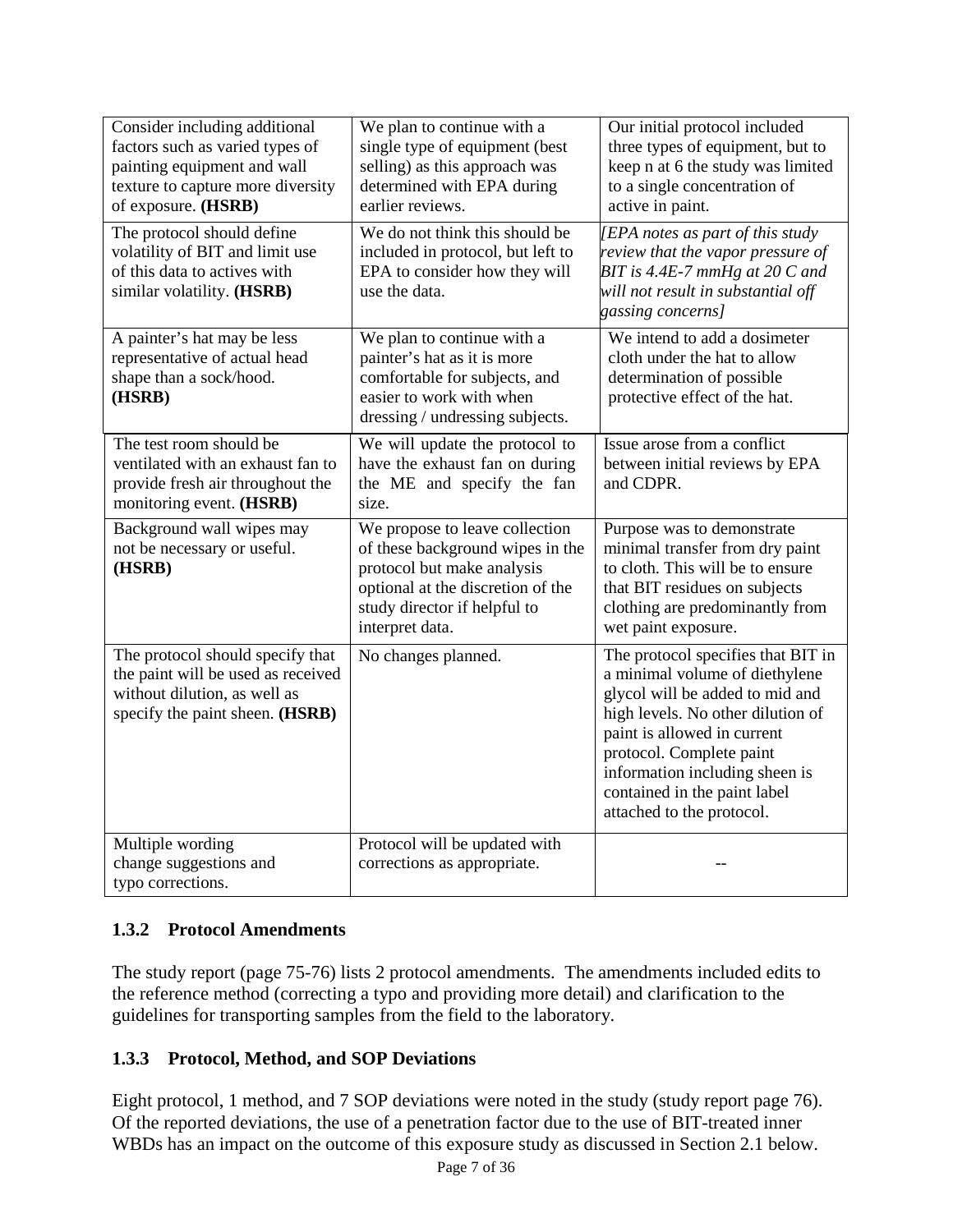The other reported deviations include inability to advertise in local newspaper, switching solvents, device malfunctions, some samples being stored greater than 6 months, incorrect reference, and SOP lapses (e.g., not recording weekly temperatures, not generating an audit report, etc.). For a detailed description of each of the protocol and SOP deviations the reader is referred to the study report. EPA accepts the study author's conclusion that these deviations, except the WBD contamination issue, did not adversely affect the outcome of the study. EPA in conjunction with Health Canada's Pest Management Regulatory Agency (PMRA) has reviewed the contaminated WBD and provided a path forward (see Section 2.1).

### **1.4 Material & Methods**

The following is a summary of the key field aspects of the study.

- *Study Location:* The paint brush/roller study was conducted indoors in a warehouse with purposely built rooms specifically for this study. The warehouse was located in Fresno, CA. Photos and schematics of the rooms are in Appendix G starting on page 351 of the study report.
- *Substance Tested:* The test substance monitored was 1,2-Benzisothiazolin-3-one (BIT) as the active ingredient; CAS number 2634-33-5.
- *Test System:* The study was designed to monitor exposures to subjects painting with brush/rollers while varying concentrations of BIT in paint and thus the amount of active ingredient handled (AaiH). Surfaces within the 10ft x 12ft rooms with 8ft ceilings that were painted included walls, ceilings, and trim/baseboards. Painting equipment available to each subject included paint cup, edger, ladder, paint roller extension pole, and painters rag; the use of such equipment was left up to the discretion of the subjects as they were allowed to paint as they normally would do. Figure 1 below illustrates the surfaces built into the test rooms, including the trim around baseboards, doors, and simulated windows. The color of the trim is different than the color of the walls in Figure 1 because the color of the paint used between each ME to re-paint the same room was a different color.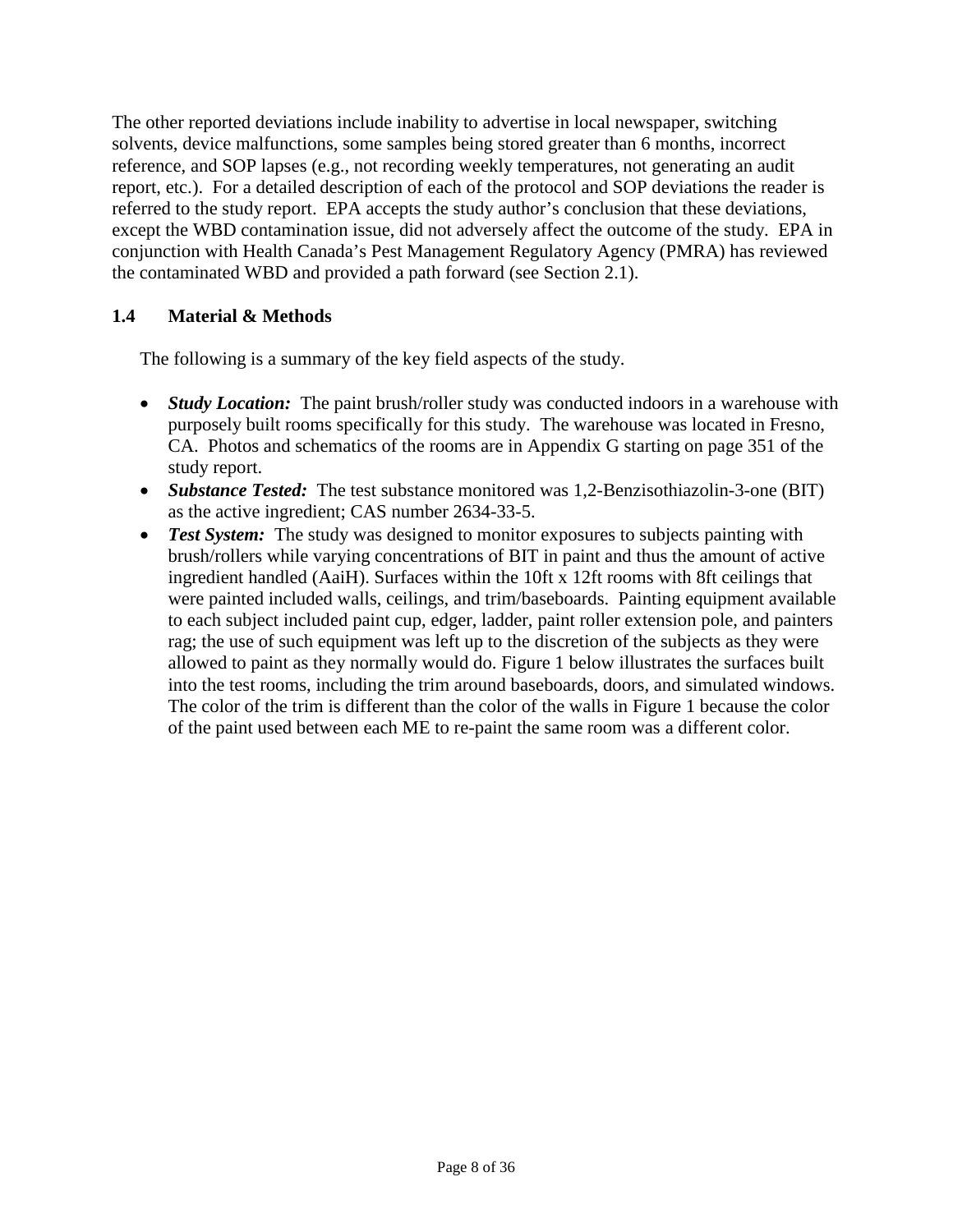

Figure 1. Test Room Built for Brush/Roller Study (Door, Window Trim & Baseboards).

- *Sample Size:* The study consisted of 18 monitoring events (ME). Each ME is a different subject (i.e., different person/individual).
- *Duration:* The sampling times ranged from 48 to 172 minutes (average 113 minutes). Individual ME air sampling pump flow rates and start/stop sampling times are reported on page 153 of the AEATF II study report.
- *AaiH:* The AaiH ranged from 0.00272 to 0.0141 lb BIT. The specific AaiH for each individual ME is reported on pages 88 and 89 of the AEATF II study report.
- **Surface Area Painted & Paint Handled:** While the target amount of paint handled was 2 gallons per ME and this amount was roughly achieved (range 8.52 to 9.94 kg paint handled), the surface area painted had a larger range. The surface area ranged from 267 ft<sup>2</sup> (8.52 kg paint) to 888 ft<sup>2</sup> (9.53 kg paint). The surface area painted per gallon of paint ranged from 172 to 511 ft<sup>2</sup>. Each ME painted 1 to 2 rooms.
- *Painting Procedures*: The subjects were provided closed 1-gallon cans of BIT-treated paint. Subjects open the paint cans and painted walls, ceilings, baseboards, and door/window trims. Subjects were told to paint as they would normally would do and use the equipment as described above (e.g., rags, paint cups, etc). Subjects were assigned 2 gallons of paint and were told to paint as many of the rooms as needed to paint 2 gallons.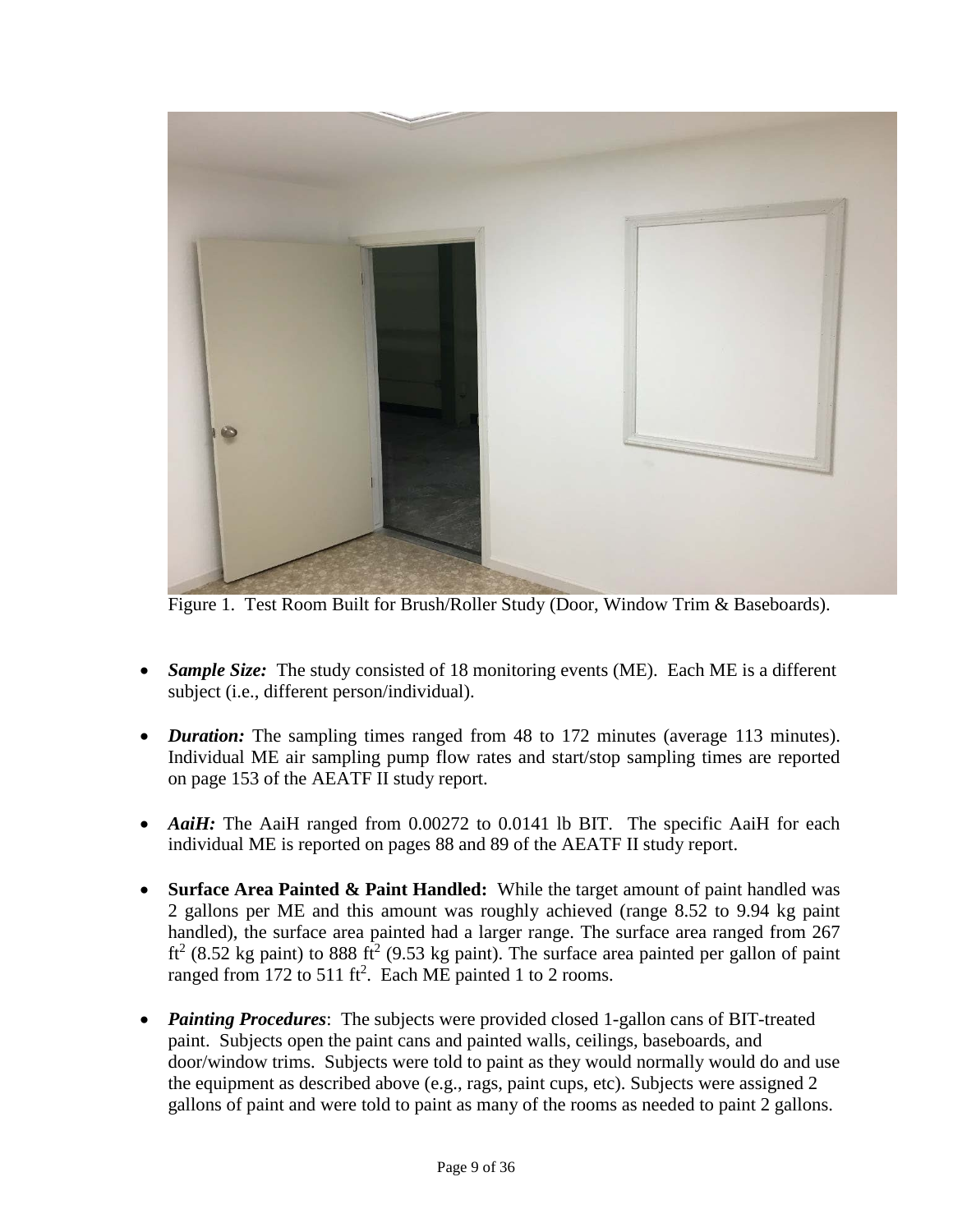Each subject had their own single color of paint and the color of paint was different in the room from the last subject. Study investigator's observational notes are in Appendix H of the AEATF II study report.

• *Environmental Conditions***:** Environmental conditions (humidity and indoor temperatures) are reported for each individual ME on page 86 of the AEATF II study report. Indoor temperatures ranged from 67.9 to 84.8 ° F. The humidity indoors ranged from 32.2 to 63.3%. "*The air changes per hour (ACH) of two of the test rooms was measured before the start of the study using a tracer gas decay method. The ventilation fan was turned on during the measurement as it was during study use. The room air exchange was measured as 11-12 ACH with the door open, and 7 ACH with the door closed. The portable and window air conditioner units used to cool the rooms were designed to recirculate room air and not expected to change the ACH.*" (V1:28)

## **2.0 Results**

## **2.1 QA/QC**

#### **2.1 Contamination of Inner WBDs**

BIT was used as the surrogate compound in the brush/roller study. As happenstance, 10 of the 18 Inner WBDs were treated during the manufacturing process using BIT as the material preservative. The 10 BIT-treated WBDs were from two vendor lot numbers. Thus, 10 MEs had their dermal inner WBDs "contaminated" (i.e., the textile was purposely treated with a labeled formulated product containing BIT and used as a material preservative). The amount of contamination in the WBD was higher than the amount of BIT collected on the WBDs from the treated paint in the study (WBD pre-treated BIT > WBD exposed paint BIT). The subjects wearing the affected inner WBDs included MEs: 1, 2, 4, 6, 7, 10, 12, 13, 16, and 17. The following is a discussion on EPA and Health Canada's Pest Management Regulatory Agency (PMRA) thought process and alternative methods in determining our decision on how best to use the submitted data.

#### Options Considered for Contaminated WBDs:

EPA and PMRA considered four options to deal with the contamination of the WBDs:

- (1) Repeat the study;
- (2) Use a mean study-derived clothing penetration factor to replace the residues for the contaminated inner WBDs
- (3) Use the default clothing penetration factor of 50% to replace the residues for the contaminated inner WBDs; or
- (4) Use the upper bound of 100% clothing penetration factor to replace the residues for the contaminated inner WBDs.

In reviewing these options, multiple methods are used to determine the mean clothing penetration factors (PFs) in Option 2 above. See Appendix A for specific algorithms, etc. In summary, a single PF is calculated for all of the individual body parts (n=48). Additionally,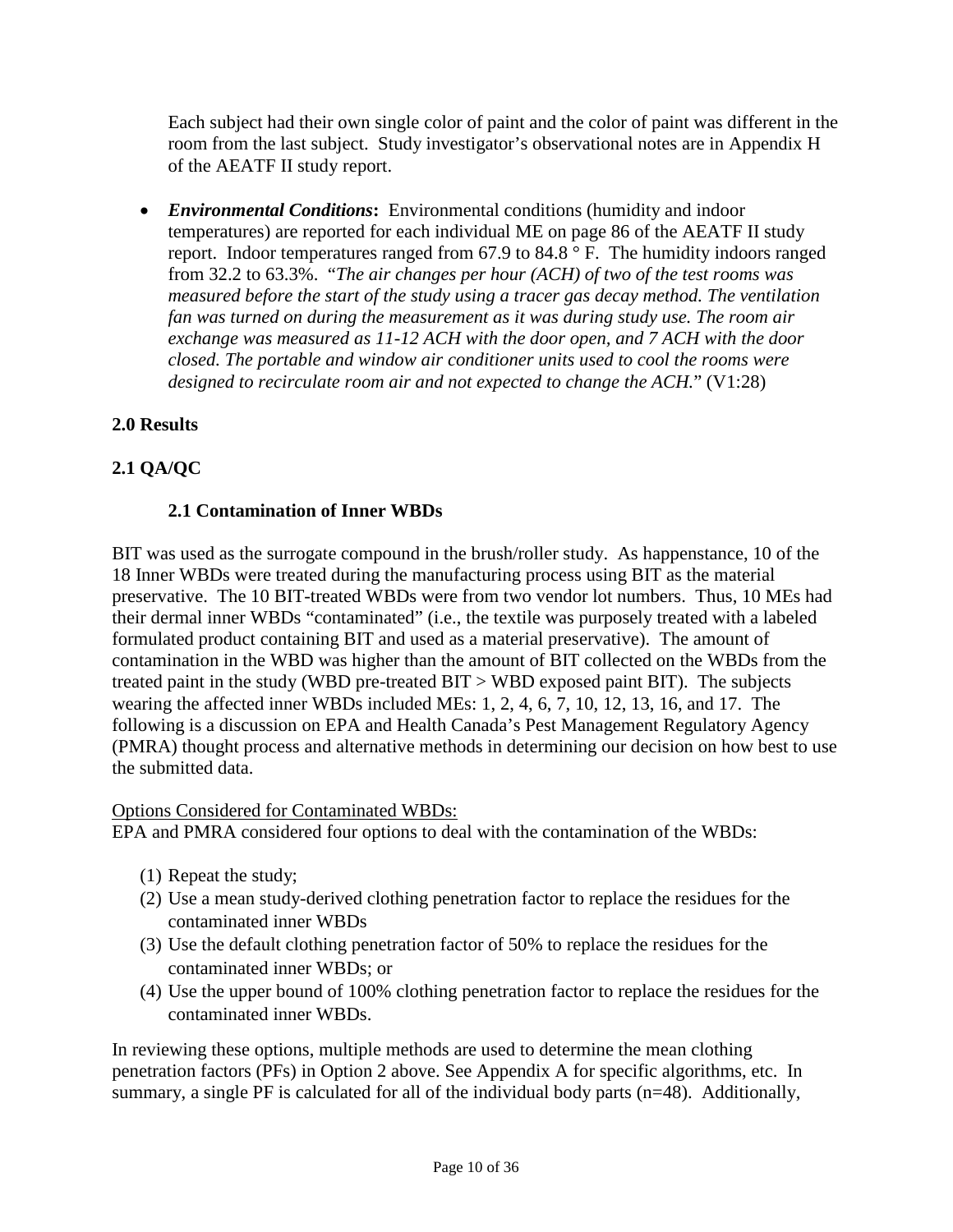individual PFs are calculated for each of the body parts (i.e., front torso, lower arm, lower leg, rear torso, upper arm, and upper leg). The arithmetic means in Option 2 above are calculated as empirical arithmetic means and as arithmetic means from the lognormal model (i.e.,  $exp(mu +$ V/2), where mu and V are the mean and variance of the logarithms of the ratios). Confidence intervals are also provided. Geometric means are also calculated for Option 2.

To determine the best option to move forward, the dermal unit exposures were calculated for options 2 through 4. The PF was calculated as the ratios of inner dosimeters of BIT residues divided by the outer dosimeters of BIT residues for the same ME and body part using the MEs that did not have "contaminated" inner dosimeters (i.e., ME numbers 3, 5, 8, 9, 11, 14, 15, and 18). For the single arithmetic empirical mean, arithmetic lognormal mean, and geometric mean PFs (95%CI) are 12.3% (7.1, 22), 12.5% (7.5, 22), and 5.1% (3.5, 7.6), respectively. The table of PFs is provided in Appendix A (Table 1 of the October 2018 memorandum by Jonathan Cohen).

Table 3 provides the dermal unit exposures developed solely for this WBD contamination PF comparison exercise (the final study's brush/roller unit exposures are reported in the above Table 1) using the single PFs of 5.1% (geometric mean), 12.3% and 12.5% (arithmetic empirically and lognormally derived means), 50% (default), and 100% (upper bound). The values in Table 3 use the interim data provided by AEATF II and so the dermal unit exposure estimates differ slightly to the final values presented in Table 1 above. Table 1 also provides the previous dermal unit exposures from PHED for comparison. Finally, the percentage of the exposure contributed by the hands is provided. The calculation of this percentage in Table 3 uses the estimated arithmetic mean unit exposure for hands only divided by the estimated arithmetic mean unit exposure for each clothing scenario. An alternative approach is to use the arithmetic mean of the ratios of the hand exposure to total exposure, which gives hand contributions of 84% for commercial painters, 65% for homeowner painters, and 49% of total dermal including all the inner and outer dosimeters (for a hypothetical naked painter), using the Mean-empirical option.

| Table 3. Dermal Unit Exposures from AEATF Brush/Roller Paint Study Using Single PF. |                                                                     |                         |  |  |  |
|-------------------------------------------------------------------------------------|---------------------------------------------------------------------|-------------------------|--|--|--|
| Option                                                                              | Dermal Unit Exposure                                                | % Hand Contribution for |  |  |  |
|                                                                                     | $(mg/lb \text{ ai})$                                                | <b>AEATF Study*</b>     |  |  |  |
|                                                                                     | Commercial Painters (long pants, long-sleeved shirt, no gloves)     |                         |  |  |  |
| $5.1\%$ (Geo)                                                                       | 115                                                                 | 95                      |  |  |  |
| 12.3% (Mean-empirical)                                                              | 117                                                                 | 94                      |  |  |  |
| 12.5% (Mean-lognormal)                                                              | 117                                                                 | 94                      |  |  |  |
| 50% (Default)                                                                       | 127                                                                 | 86                      |  |  |  |
| 100% (Max)                                                                          | 141                                                                 | 78                      |  |  |  |
|                                                                                     | Residential Painters (short pants, short-sleeved shirts, no gloves) |                         |  |  |  |
| $5.1\%$ (Geo)                                                                       | 143                                                                 | 77                      |  |  |  |
| 12.3% (Mean)                                                                        | 145                                                                 | 76                      |  |  |  |
| 12.5% (Mean-lognormal)                                                              | 145                                                                 | 76                      |  |  |  |
| 50% (Default)                                                                       | 155                                                                 | 71                      |  |  |  |
| 100% (Max)                                                                          | 169                                                                 | 65                      |  |  |  |

\* Percentage from hands = Arithmetic Mean Unit Exposure for Hands Only / Arithmetic Mean Unit Exposure for Clothing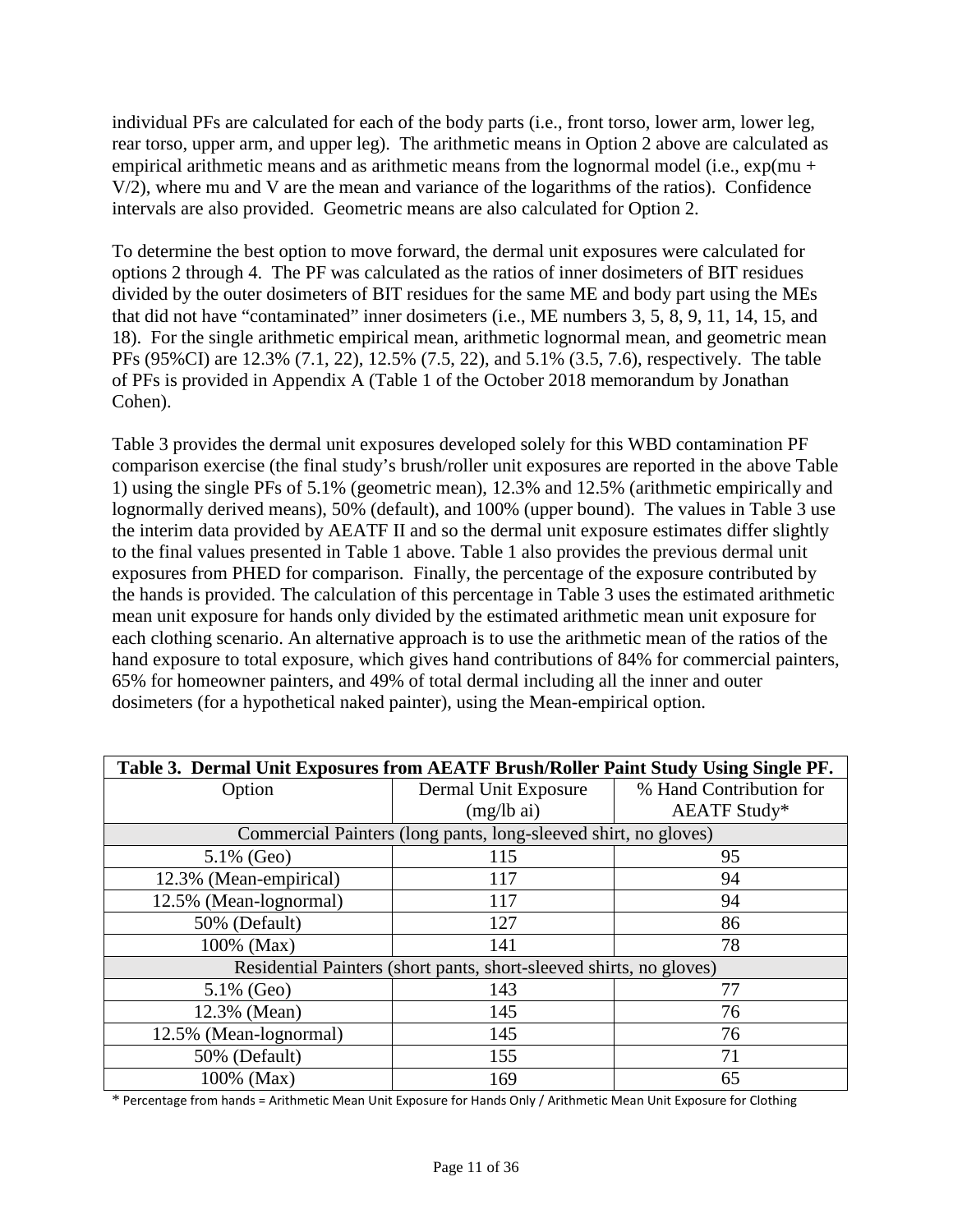The dermal unit exposures have also been calculated using the PFs for individual body parts. The results of the individual body part PFs yield nearly identical dermal unit exposures as the single PF method. The results for the individual body part PFs dermal unit exposures are provided in the Appendix A (Appendix A's October 2017 memorandum, Table 2).

Discussion of Options for Contaminated WBDs:

• Option 1: Repeat the study.

Most of the samples (i.e., all of the inhalation, all of the hands, 8 of the inner WBDs, and all of the outer WBDs) were not affected by the BIT-contaminated WBDs. Additionally, the majority of the dermal exposures are to the subject's hands. Therefore, EPA and PMRA do not believe it is warranted for the AEATF to repeat this intentional human study.

• Option 2: Use a mean study-derived penetration factor to replace contaminated WBDs.

The PFs for the individual body parts were calculated separately because it was thought that there could be physical rationales for them to differ (e.g., billowing effects of sleeves, Vnecks around chest, etc). However, the results of the overall dermal unit exposures are nearly identical when using the single PF versus individual body part PFs. Since these PFs are being solely used for the determination of the dermal unit exposures in this study, the simplicity of the single PF is selected. Next, as it reasonably captures the potential day-today variability of clothing penetration, the arithmetic mean protection factor across all participants is utilized. Both a simple arithmetic mean and one assuming clothing penetration is lognormally distributed were calculated; no difference in the final dermal unit exposures was observed when rounded to 3 significant figures. Therefore, for simplicity purposes, EPA and PMRA selected Option 2 using the simple arithmetic mean (i.e., 12.3%).

• Option 3: Use the default penetration factor of 50% to replace the contaminated WBDs.

Although the dermal unit exposures do not differ substantially using the data derived versus default PFs, we are data-driven, and have decided not to use the 50% default PF for a specific study.

• Option 4: Use the upper bound of 100% penetration factor to replace the contaminated WBDs.

Although the dermal unit exposures do not differ substantially using the data derived versus maximum of 100% penetration (this is attributed to the fact that the majority of the exposure is to the hands), single layer of clothing does offer some protection, and we have decided not to use the outer dosimeters with no protection afforded by clothing.

#### Conclusion/Selection of Path Forward for Handling Contaminated WBDs:

EPA and PMRA selected Option 2 from above which is to use the simple arithmetic mean (i.e., 12.3%) penetration factor, and recommended to the AEATF II to complete the brush/roller study and submit the final report for review. After our determination, the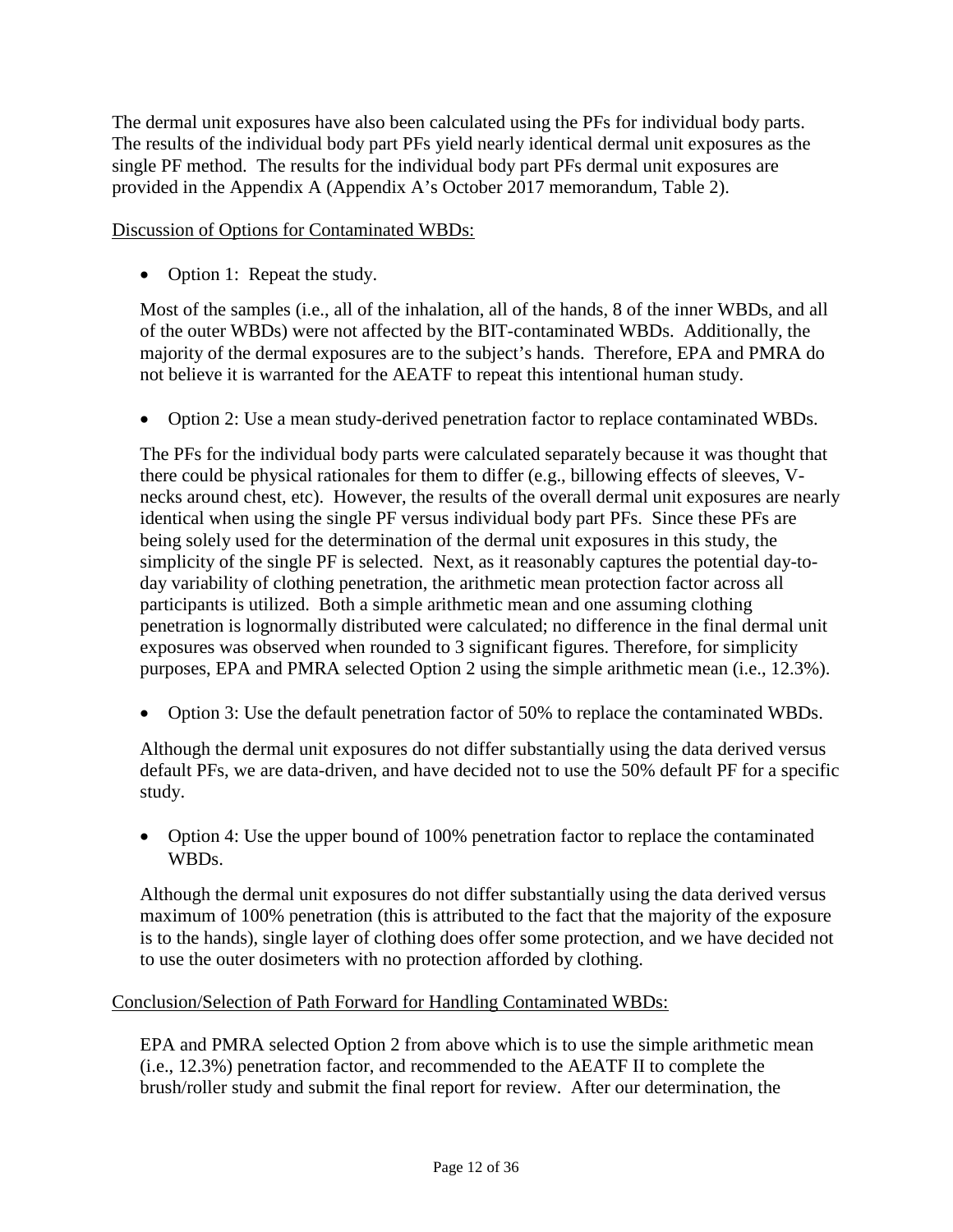AEATF II used the 12.3% PF, completed the study, and submitted it for this review. We further recommend when using surrogate compounds that are also registered as material preservatives in textiles, soaps, etc., that pre-study background samples are analyzed for all vendor lots of sampling devices.

## **2.2 QA/QC Recovery Results**

*Controls.* The non-fortified field and laboratory control samples (blanks) were as follows: The lab and field hand wash and face/neck were all less than the limit of quantification (LOQ); the lab (see "field" controls below) outer dosimeters were all less than the LOQ; all the lab and field inhalation samplers were less than the LOQ; and all the lab and field painter's hat control samples were less than the LOQ. All but one of the lab inner dosimeters were less than the LOQ, the one lab inner dosimeter laboratory control had measured BIT of 395 ug. There were contamination issues with the field controls for the outer and inner dosimeters (see pages 70, 71, and individual recovery values on pages 119-121, and 125-127 of AEATF II study report). The study report provides the following:

- "The outer dosimeter garments had been previously observed to contain background levels of BIT which were addressed by pre-washing outer dosimeter garments prior to use in the study. This washing was not completely effective in eliminating BIT from outer dosimeters used in the field. The field control samples for outer dosimeters showed measurable residues above the LOQ in 10 of 18 samples ranging from 3.78 μg to 22.5 μg per sample. Although residues were found in the field control outer dosimeter samples these were low compared to the total BIT found in the subject samples, and are not expected to impact the conclusions of the study. Any background BIT found in subject garments would tend to overestimate the reported subject exposure."
- For the inner dosimeters..."*Background BIT contamination in the various test system pieces used to prepare field fort samples affected recoveries in low and high field fortified samples.*" (V1:71). Page 61 of the study report further explains... "*Field fortification pieces were cut from randomly selected inner dosimeters, and although no record of dosimeter lot is available, it is likely that high field fortification recoveries are associated with use of one or more lots containing high background residues."*

The LOQs for the various matrices were: air sampling fiber filters and tubes 10 ng/each sample, neck/face wipe 0.1 μg/sample, WBD sections 3 μg/section, painter's hat 3 μg/sample, painter's hat inner dosimeter square 3 μg/sample, and hand wash 1 ng/mL (hand wash samples were 500 mL per sample).

*Method Validation.* The pre-study method validation for each of the sampling matrices was based on 7 samples for each of three fortification levels. The results of the method validation (MRID 50549401) are as follows: hand wash  $\&$  neck/face wipes 99.9 $\pm$ 3.23%; hand wash solution 96.8 $\pm$ 3.04%; inner dosimeters 91.5 $\pm$ 5.05%; outer dosimeters 96.6 $\pm$ 5.50%; hats 96.7±7.22%; OVS tubes 93.4±5.46%; and RespiCon filters 95.5±4.02%.

*Laboratory Recoveries.* The concurrent laboratory recovery values for all of the matrices (averages from the hand wash, outer dosimeters, etc.) ranged from  $86.1\pm8.95$  to  $96.0\pm16.3$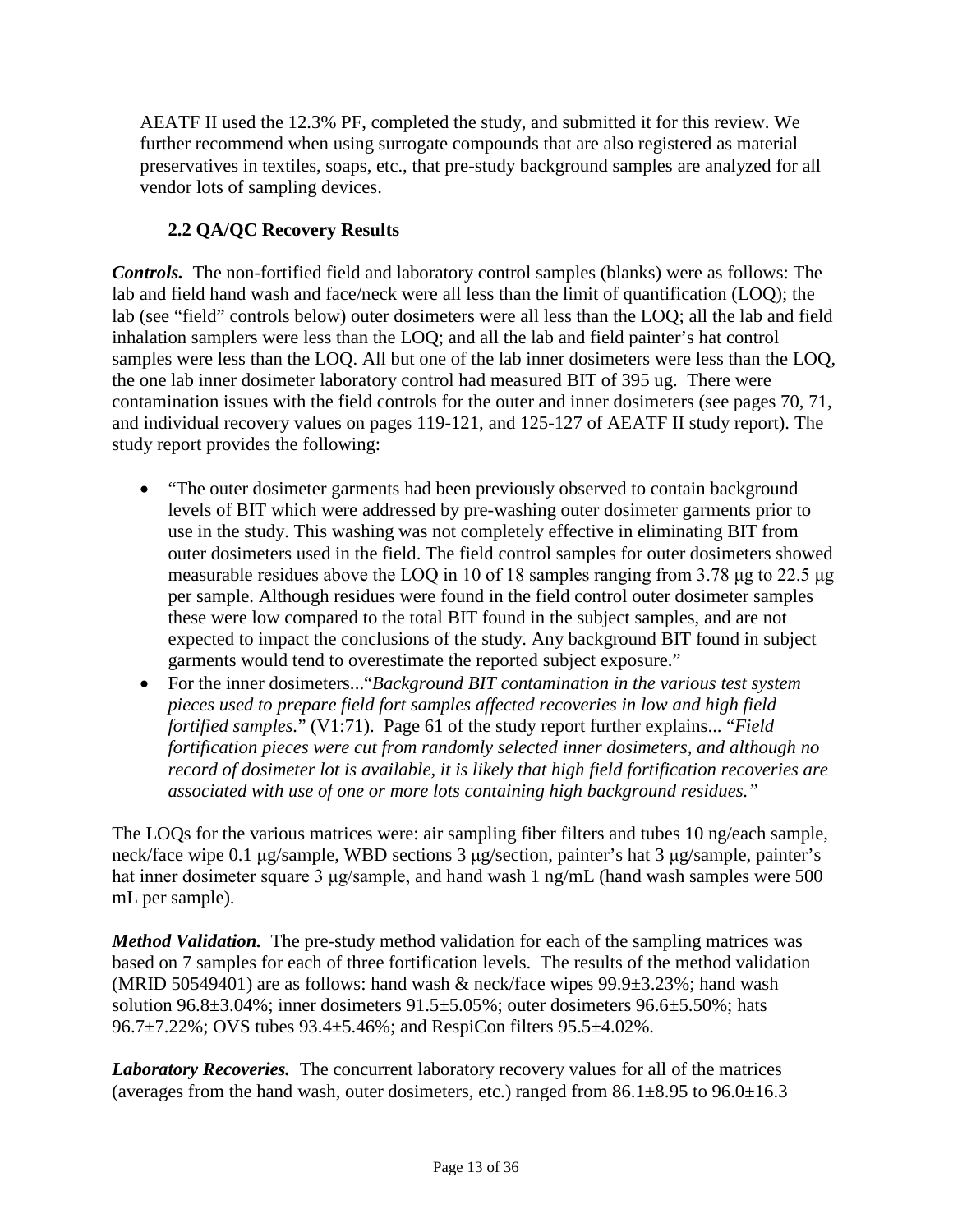percent. The number of laboratory recovery samples ranged from 18 for hand wash and painter's hats, 20 for inhalation samples, face/neck wipes, outer WBDs, and 24 for inner WBDs. Actual field samples (i.e., subject's dosimeters) were not corrected for concurrent laboratory results.

| <b>Sampling Matrix</b> | <b>Fortification Levels</b><br>(ug/sample) | % recovery                     |
|------------------------|--------------------------------------------|--------------------------------|
| Air sampling tubes     | $0.1$ and $2.0$                            | $81.3 \pm 7.24$                |
| Fiberglass tubes       | $0.1$ and $2.0$                            | $87.5 \pm 7.75$                |
| Hand wash              | 2.0 and 200                                | $92.4 \pm 8.50$                |
| Face/neck wipes        | $0.5$ and $10$                             | $87.0 \pm 8.13$                |
| Outer dosimeters       | 12 and 1000                                | $103 \pm 23.9$                 |
| Inner dosimeters       | 12                                         | $1645 \pm 1940$ <sup>(1)</sup> |
|                        | 1000                                       | $104 \pm 20.3$                 |
| Painters hat           | 12 and 1000                                | $88.7+9.11$                    |

*Field Recoveries.* The field recovery values for the matrices are as follows:

 $N = 27$  per fortification level

*1"Field fortification pieces were cut from randomly selected inner dosimeters, and although no record of dosimeter lot is available, it is likely that high field fortification recoveries are associated with use of one or more lots containing high background residues."* (V1:61)

The field samples (i.e., dosimeter samples) were adjusted for the field recovery samples fortified on the same day that the samples were collected; no corrections were made if the average field recovery results were greater than 100% (page 57 of study report). The field recovery samples were transported, stored, and analyzed with the corresponding field (dosimeter) samples. Results of each individual field recovery are provided on pages 107 to 127 of the AEATF II study report.

## **2.2 Calculating Unit Exposures**

*Dermal Unit Exposure.* Dermal exposure was measured using 100% cotton inner and outer whole body dosimeters (WBD). The inner WBDs were worn underneath normal work clothing (i.e., long-sleeved shirt and long pants). The normal work clothing worn over the inner WBDs were also analyzed and reported as outer dosimeters. In addition, dermal exposures also included hand washes, face/neck wipes, and painter's hats. The inner and outer WBDs were sectioned and analyzed by body part (i.e., upper and lower arms, front and rear torso, and upper and lower legs). Samples were adjusted, as appropriate, according to recovery results from field fortification samples (i.e., field recovery results were used to correct field samples where field recoveries were <100%).

A hand wash removal efficiency study was conducted separately with human subjects for BIT in paint. Hand washes were collected in this study as follows: *"Dermal hand exposure was assessed by washing and scrubbing the subjects' hands with 500 mL of water/IPA (50:50, v/v) solution and one package of gauze wipes (two per package). Over a sample collection bowl, a small amount (~50 mL) of the premeasured 500 mL of isopropyl alcohol/water (50:50, v/v) sample was poured over one of the gauze wipes (BAND-AID® Johnson & Johnson Large Mirasorb® Gauze Sponges, 4 in. x 4 in.) and the subject's hands to moisten the paint. With the*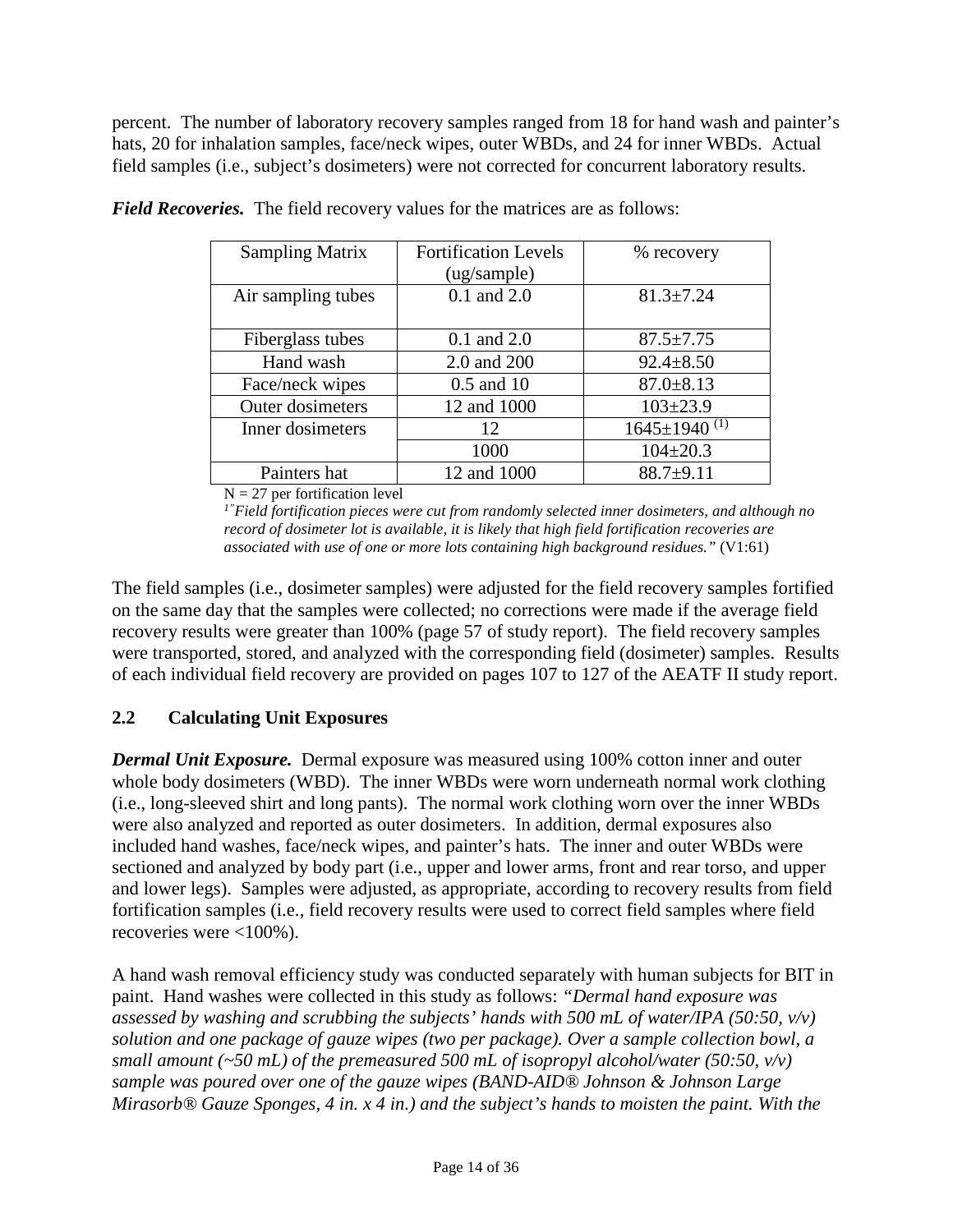*wet gauze wipe, study personnel scrubbed one hand, loosening and removing the paint. The second gauze wipe was wet with some fresh isopropyl alcohol/water (50:50, v/v) and used to scrub the second hand, loosening and removing the paint. The two gauze wipes were added to the collection bowl. Study personnel then poured more of the isopropyl alcohol/water (50:50, v/v) over the subject's hands while they rubbed and washed their hands together like one would when washing under a faucet. Subjects were instructed to rub and scrub their hands together. The remainder of the premeasured 500 mL of isopropyl alcohol/water (50:50, v/v) was slowly poured over the subject's hands while they were directed to rub and rinse their hands for a final clean rinse. The solution and wipes were collected as a sample."* (V1:37)

The hand wash samples in this study were corrected using the results from the hand wash removal efficiency study which indicated a removal efficiency of 60.3% for low level fortification of 154 ppm of BIT in paint and 73.3% for high level fortification of 547 ppm of BIT in paint (USEPA 2018). An average removal efficiency (66.8%) was calculated for the midpoint. Although not part of the protocol's objective for the hand wash removal efficiency study, the face/neck wipe samples were also corrected using these same correction factors. The following correction factors from the removal efficiency study were used:

- Low Level (concentrations in brush and roller study from 141 to 147 ppm BIT) 73.3% correction factor = MEs 1, 2, 4, 11, 13, 18
- Mid Level (concentrations in brush and roller study from 368 to 382 ppm BIT) 66.8% correction factor = MEs  $5, 8, 10, 12, 14, 15$
- High Level (concentrations in brush and roller study from 595 to 649 ppm BIT) 60.3% correction factor = MEs 3, 6, 7, 9, 16, 17

One final adjustment factor was used for the face/neck samples to correct for the area of the face covered by the safety glasses. A correction factor of 1.11 was used to correct the face/neck residue values (page 59 of the AEATF II study report).

The various analyses of residues on the dosimeters worn by each individual subject allow for the estimation of exposure for the following 3 clothing configurations:

(1) "Long-Long" or "Long Long Dermal" or "Long Dermal" = long pants, long-sleeved shirt, and no gloves for commercial painters; (2) "Long-Short" or "Long Short Dermal" = long pants, short-sleeved shirt, and no gloves for commercial and/or residential/consumer painters; and (3) "Short-Short" or "Short Dermal" = short pants, short-sleeved shirt, no gloves for residential/consumer painters.

Total dermal exposure is calculated by summing exposure across all body parts for each individual monitored. The following WBD sections are summed to calculate the clothing configuration of long pants, long-sleeved shirts (Long-Long) plus face/neck wash, painter's hat, inner dosimeter painter's hat, and hand wash:

- inner lower and inner upper arms,
- inner front and inner rear torso, and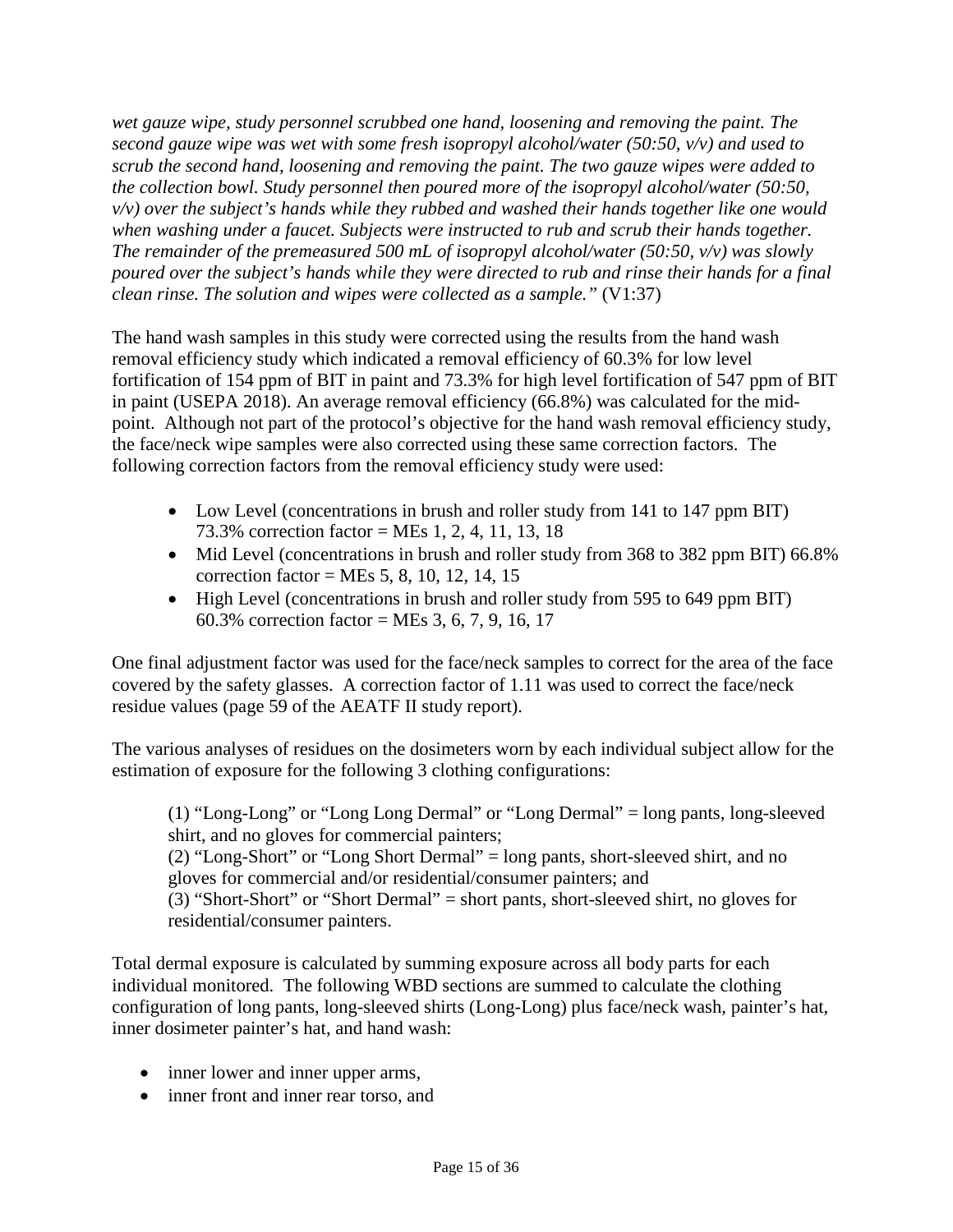• inner lower and inner upper legs.

The following WBD sections are summed to calculate the clothing configuration of long pants, short-sleeved shirts (Long-Short) plus face/neck wash, painter's hat, inner dosimeter painter's hat, and hand wash:

- outer and inner lower arms.
- inner upper arms,
- inner front and inner rear torso, and
- inner lower and inner upper legs.

The following WBD sections are summed to calculate the clothing configuration of short pants, short-sleeved shirts (Short-Short) plus face/neck wash, painter's hat, inner dosimeter painter's hat, and hand wash:

- outer and inner lower arms.
- inner upper arms,
- inner front and inner rear torso.
- inner upper legs, and
- inner and outer lower legs.

Dermal unit exposures (i.e., mg/lb ai handled) are calculated by dividing the summed total exposure by the amount of active ingredient handled.

*Inhalation Exposure.* Inhalation exposure is measured using two personal air sampling pumps. The subjects wore a… "*personal air sampling pump and OVS air sampling tube with glass filter and XAD2 sorbent was placed in the subjects' breathing zones to determine subjects' inhalation exposure to BIT. The OVS air sampling tube was used to determine the total concentration of BIT in the air. The air flow of the pump was calibrated to a targeted rate of 2.0 liters per minute prior to use. A second low-volume, personal air-sampling pump attached to a three stage RespiCon™ Particle Sampler was placed in the subjects' breathing zones using a chest harness to determine the size distribution of any particles containing BIT in the air. The air flow of the pump was calibrated to a targeted rate of 3.1 liters per minute prior to use.*"

The results from the OVS tubes are reported herein as the "total" or "inhalable" air concentration monitored from the glass fiber filter (<100  $\mu$ m) and XAD2 sorbent backing. The RespiCon<sup>TM</sup> Particle Sampler samples the "respirable" portion of the inhalation sample and was capable of sizing particles of 2.5, 10, and 100  $\mu$ m. Note: All inhalation samples were <LOQ.

Inhalation unit exposures for the OVS sampling tubes are provided using the two following methods:

(1) Air concentration expressed as an 8-hour time weighted average (TWA) and normalized by AaiH (i.e.,  $(mg/m^3)/lb$  ai handled) is calculated as the air concentration  $((mg/m^3)/lb$ ai)  $*$  sampling duration (hours/day) / 8 (hours / day).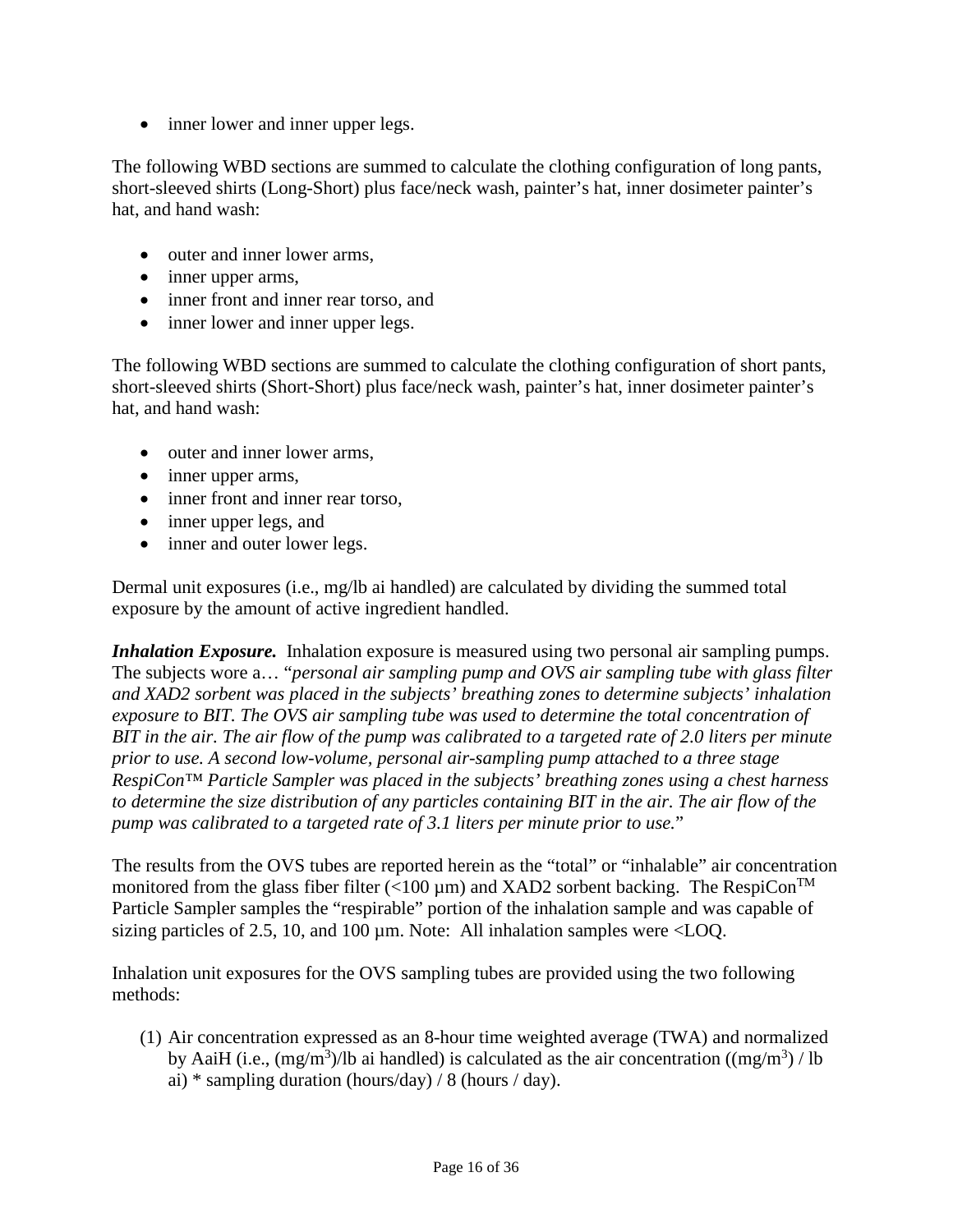(2) Inhalation exposure (mg/lb ai) or dose is calculated as the air concentration ((mg/m<sup>3</sup>) / lb ai) \* breathing rate  $(1 \text{ m}^3/\text{hour})$  \* sampling (hours/day).

Inhalation unit exposures were not calculated for the RespiCon samplers because all the samples were below the LOQ. If needed, the unit exposures could be calculated using the following formulas from the RespiCon Operation and Service Manual (TSI, 2007) for the respirable, thoracic and inhalable aerosol size fractions:

| <b>Respirable Fraction:</b>            | <b>Thoracic Fraction:</b>                          | <b>Inhalable Fraction:</b>                                    |
|----------------------------------------|----------------------------------------------------|---------------------------------------------------------------|
| $Cresp = (M_1) * 1000$<br>$(O_1)^*$ Ts | Cthor = $(M_1 + M_2) * 1000$<br>$(Q_1 + Q_2) * Ts$ | $Cinh = (M_1 + M_2 + M_3) * 1000$<br>$(Q_1 + Q_2 + Q_3) * Ts$ |
|                                        |                                                    |                                                               |

Where:

| $Cresp =$      |          | Respirable fraction $(mg/m3)$                                     |
|----------------|----------|-------------------------------------------------------------------|
| Cthor $=$      |          | Thoracic fraction $(mg/m3)$                                       |
| Cinh           | $=$      | Inhalable fraction $(mg/m^3)$                                     |
| $M_1$          | $=$      | Mass (mg) deposited on filter #1 $(2.5 \text{ micron cut point})$ |
| $M_2$          | $\equiv$ | Mass (mg) deposited on filter $#2$ (10 micron cut point)          |
| $M_3$          | $\equiv$ | Mass (mg) deposited on filter #3 (100 micron cut point)           |
| $Q_1$          | $=$      | Flow rate through filter $#1$ (2.66 Lpm)                          |
| Q <sub>2</sub> | $=$      | Flow rate through filter $#2(0.33 Lpm)$                           |
| $Q_3$          | $=$      | Flow rate through filter $#3$ (0.11 Lpm)                          |
| <b>Ts</b>      | $=$      | Sample duration (minutes)                                         |

Given that the LOQ is 10 ng per filter used in the RespiCon sampler, the LOQ per sample is 10 ng for the respirable fraction, which is based on one filter, 20 ng for the thoracic fraction, which is based on two filters and 30 ng for the inhalable fraction which is based on three filters. The corresponding air flow rate is 2.66 liters per minute (lpm) for the respirable fraction, 2.99 lpm for the thoracic fraction, and 3.11 lpm for the inhalable fraction.

## **2.3 Dermal and Inhalation Exposure Results**

*Results.* A summary of the individual and mean dermal and inhalation results of the brush/roller are presented in Table 4. Both empirical means and the results of the lognormal simple random sample means are provided for comparison; the latter being the recommended values summarized in Table 1. The clothing configuration of long pants, long sleeved shirts (Long-Long) as well as short pants, short-sleeved shirts (Short-Short), and no gloves are provided. The clothing configurations of long pants, short sleeved-shirts (Long-Short), and no gloves are also provided. Also shown for comparison to the total dermal exposure are the dermal results for the hand exposures only. These tables report the results for each individual worker along with empirical and lognormal simple random sampling method statistical summaries.

Appendix B provides statistical models to estimate the unit exposure summary statistics, including: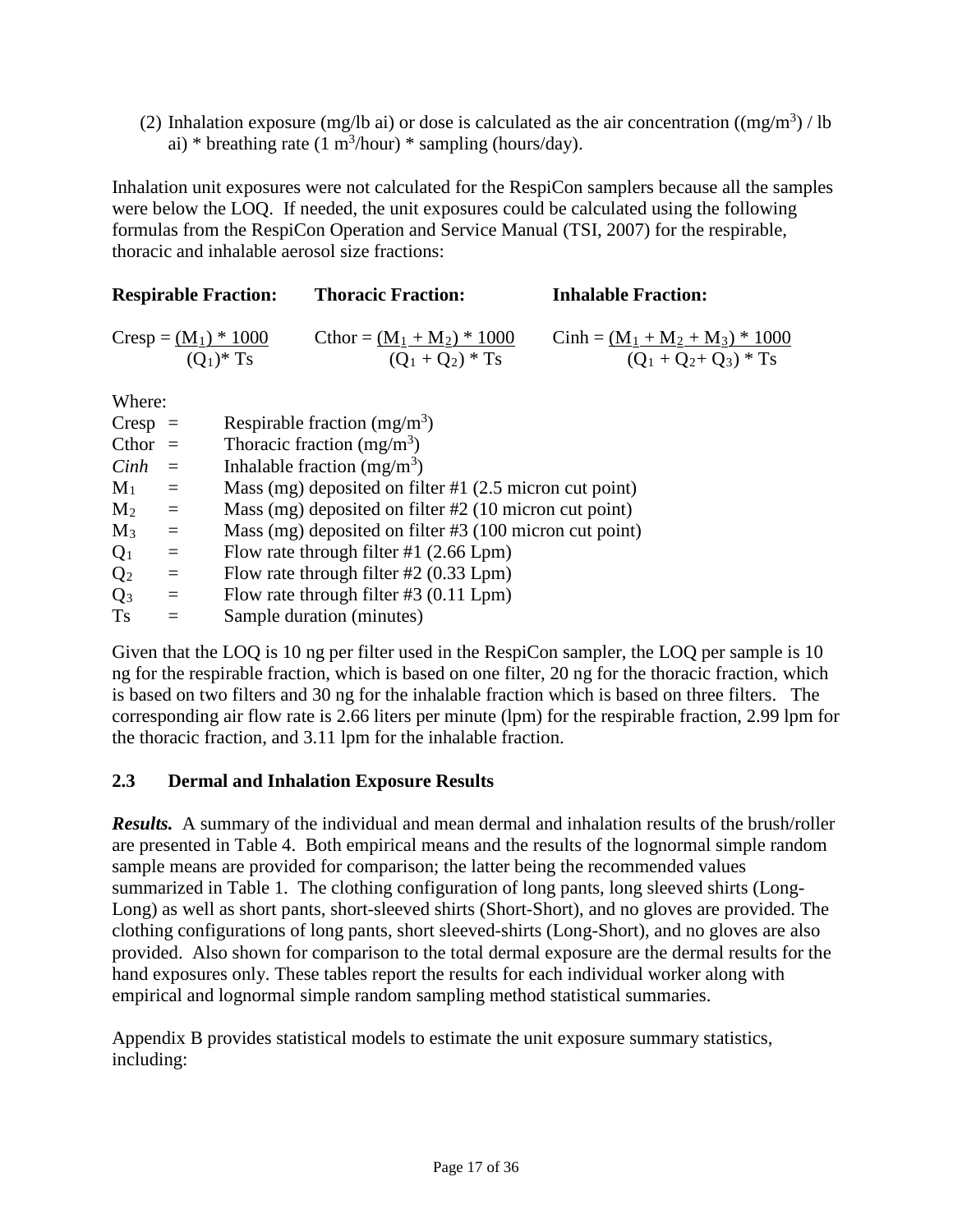- Empirical simple random sampling model (see Appendix B, Tables 1 through 10 for detailed summaries);
- Lognormal simple random sampling model (see Appendix B, Tables 12 and 16, and for more details, Tables 17 through 26).

The results of the lognormal simple random sampling model have been selected to best represent the summary statistics for the unit exposures (for summary results of recommended unit exposures see Table 1 above). The estimates using substitution of half the LOQ for non-detected values are recommended. For a detailed discussion of the lognormal simple random sampling model calculations and results the reader is referred to Appendix B (along with a discussion of the HSRB-suggested quadratic models on pages 58 and 59 of Appendix B).

*Study Observations.* The paint brush/roller study includes the recorded individual participant activities by observers. Detailed observations recorded during each ME capturing the events that occurred during the painting activities can be viewed in the study report's Appendix H (pages 359 to 414). Although a review of these observations indicates some instances where the subjects touched painted surfaces, these types of exposures are expected based on the task and are not considered outliers in the data. There is also an instance (in ME15) where the study observer instructed the subject in painting to avoid a behavior that affected exposure. EPA initially was concerned that the observer interfered with the subject's behavior that most likely reduced the exposures of the subject. EPA asked the AEATF II what was the rationale behind instructing ME15 to paint differently. The study director's response was as follows: *"The subject in ME15 was painting in a manner that seemed to researchers to be unreasonable--trying to hurry and transfer as much paint as rather than painting as he would at home. The protocol contained language anticipating this "If the Principal Investigator determines that a subject's painting technique is outside reasonable consumer practice (e.g. gross over application, under application, or sloppiness) the subject will be reinstructed and then allowed to continue." (protocol, page 18)."* The study director also included a picture of the painting practice prior to the instruction by the observer to illustrate why the instruction was given (see Figure 2). Based on the picture in Figure 2, the instruction is considered by EPA to be reasonable and prudent.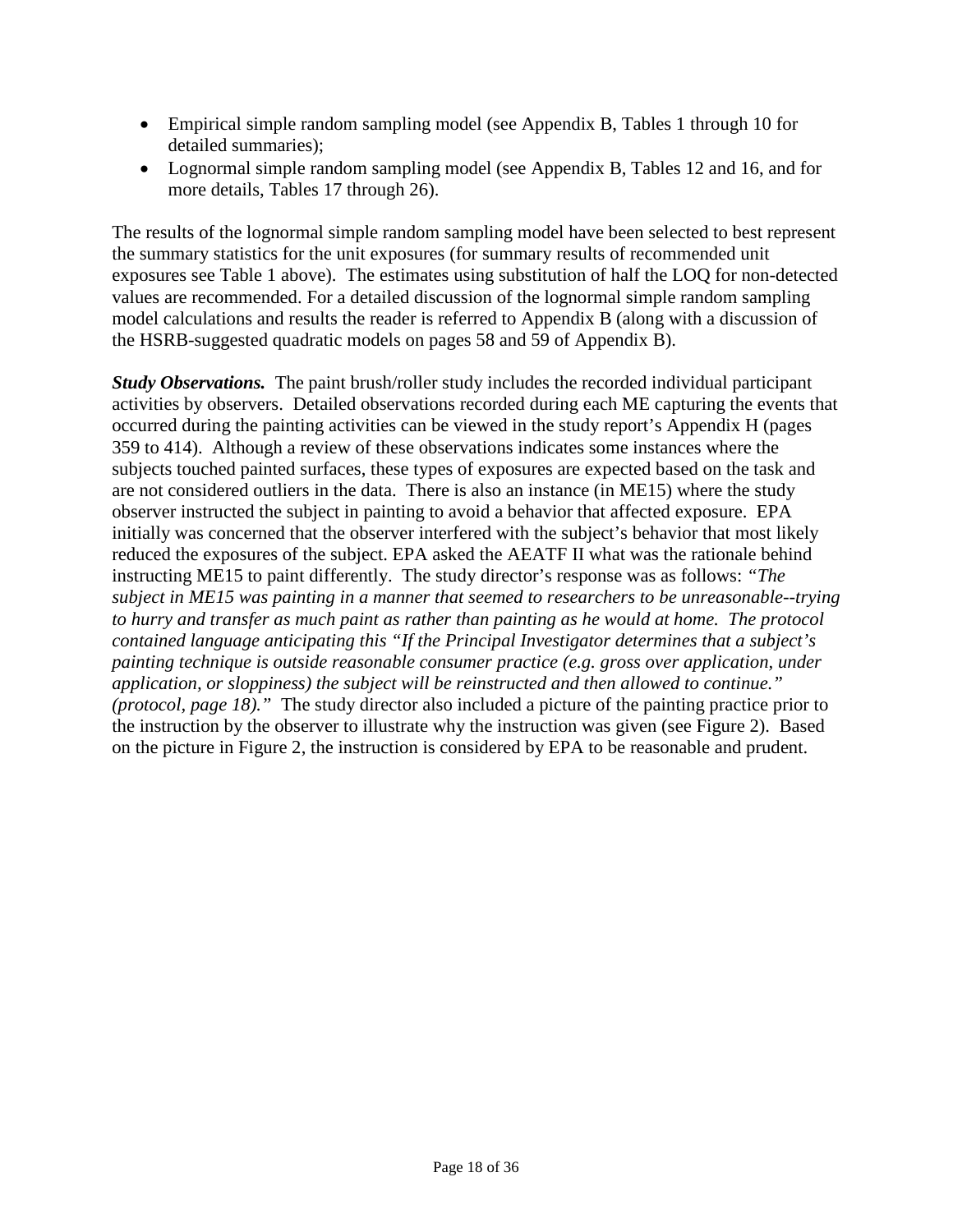

Figure 2. Subject ME's Painting Prior to Observer's Instruction on How to Dab Brush in Pan.

There is also an instance (in ME01) where the observer instructed the subject not to pick the paint off their hands (thus preserving the residues). The following observations are highlighted:

- **ME01:** Subject was observed to have paint on knuckles from rubbing against wall; also picked at paint on hands and was asked to stop.
- **ME02:** Painted the least amount of surface area  $(267 \text{ ft}^2)$ ; observer noted that subject had a lot of visible paint on hands (but this ME had the 3<sup>rd</sup> lowest hand residues); at 10:23 am indicated she felt dizzy, rubs hand and face while sitting in chair, resumes painting. Requested to end the study at 10:38 am (monitoring had started at 9:00 am). She stated that she felt fine.
- **ME03:** Notes lots of extra paint on brush but does not mention any paint observed on hands; subject has the  $2<sup>nd</sup>$  highest hand residue value.
- **ME04:** Subject used hand to push roller back onto the roller frame; subject had the second lowest hand residue value.
- **ME05:** Noted a lot of paint on hands; subject had the 4<sup>th</sup> highest hand residue value; requests to stop because of neck pain from painting ceiling, leaves ceiling 80% done, continues painting window trim, wall 3 minutes later.
- **ME08:** Subject pushed the roller cover back onto roller frame several times; 3<sup>rd</sup> highest hand residue value.
- **ME11:** Air sampling pump of f~10 seconds.
- **ME15:** Subject was overloading brush causing thick drips; observer recommended dabbing brush on ribbed tray to prevent this (ME started at 10:41 am and instruction was given at 10:46 am); it was noted that the very heavy drips from overloading brush was corrected. Paint visible (heavy) on hands. This subject's hands had the highest hand residue value by 2-fold (i.e., uncorrected hands 2424 ug).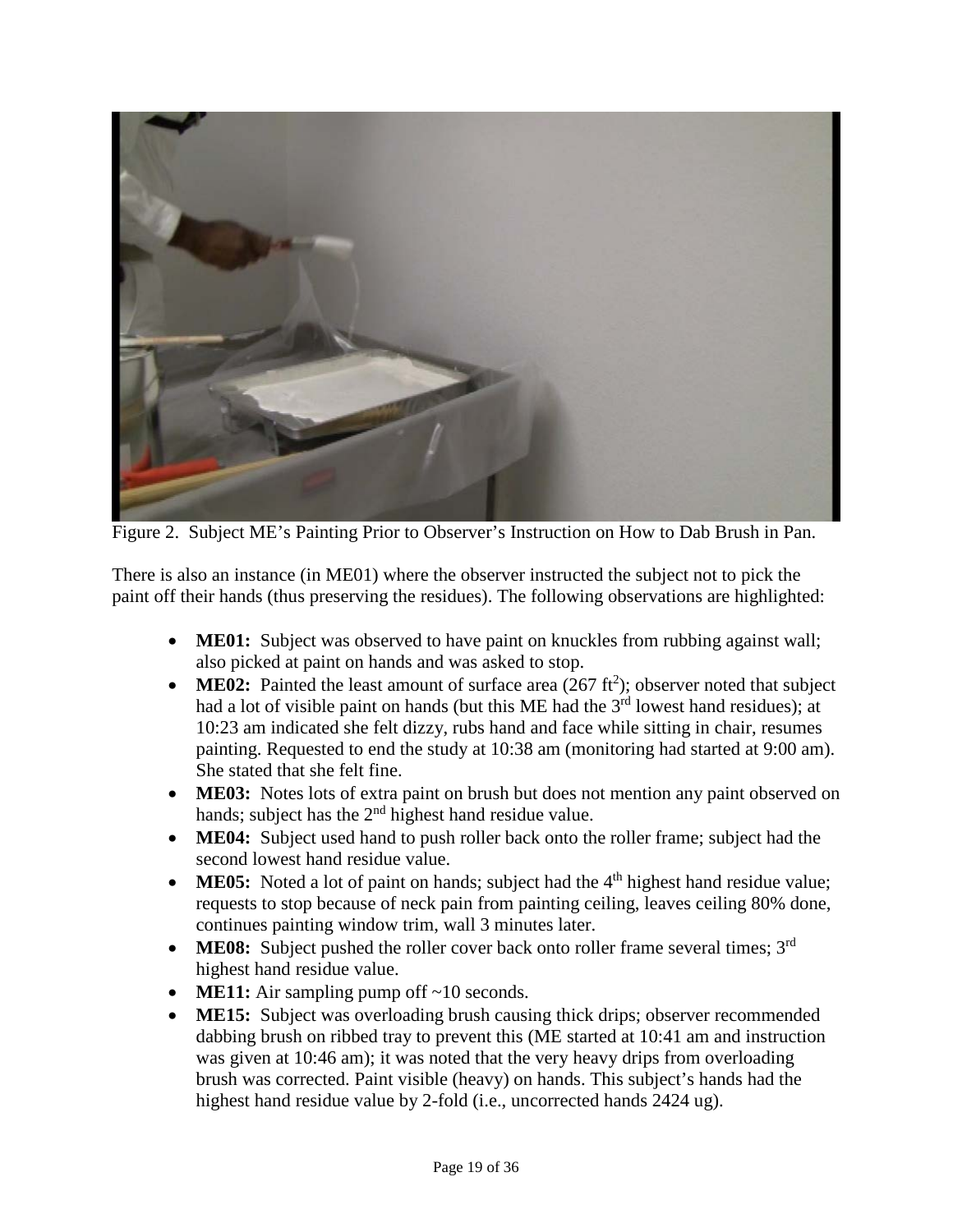• **ME16:** Subject had the lowest hand residue value (uncorrected hands 37.7 ug); used both the brush and roller, cup and both cans of paint; painted for 59 minutes.

*Impact of Non-detects.* All the hand samples were above the limit of quantification (LOQ). Four of the 18 face/neck samples were less than the LOQ (i.e., all the multiple wipe samples <LOQ). All the painter's inner hat samples were above the LOQ and 5 of the hat samples were <LOQ. For the five hat samples below the LOQ, the inner hat sample was not analyzed, but for consistency was treated for these statistical analyses as being <LOQ. The head exposure is calculated as the sum of the inner and outer hat measurements, and has been included in the dermal exposure estimates. Two of the outer dermal dosimeters were <LOQ. For the inner dermal dosimeters 49 of the 108 were below the LOQ (including the estimated values for the contaminated samples). The impact of the non-detects is reviewed in Appendix B (pages 22 to 25), including the statistical methods of substituting NDs with ½ LOQ, full LOQ, zero, and censored data maximum likelihood (MLE). The dermal arithmetic mean unit exposures for the Long Dermal clothing scenario using the four substitution methods described above are 116, 116, 115, and 113 mg/lb ai, respectively. The dermal arithmetic mean unit exposures for the Short Dermal clothing scenario using the four substitution methods described above are 144, 145, 143, and 141 mg/lb ai, respectively. The inhalation exposure measurements were all <LOQ. The inhalation 8-hour time weighted average arithmetic mean unit exposures for the OVS tubes using the three substitution methods ½ LOQ, full LOQ, and censored data maximum likelihood (MLE) for handling non-detects (zero substitution is unavailable for the log-normal models) are: OVS sampler 0.00097, 0.00194, 0.00063 (mg/m<sup>3</sup>)/lb ai. See Appendix B, pages 22 to 25 for details.

The unit exposures provided in the summary Tables 1 and 4 are based on substituting  $\frac{1}{2}$  LOQ for non-detects.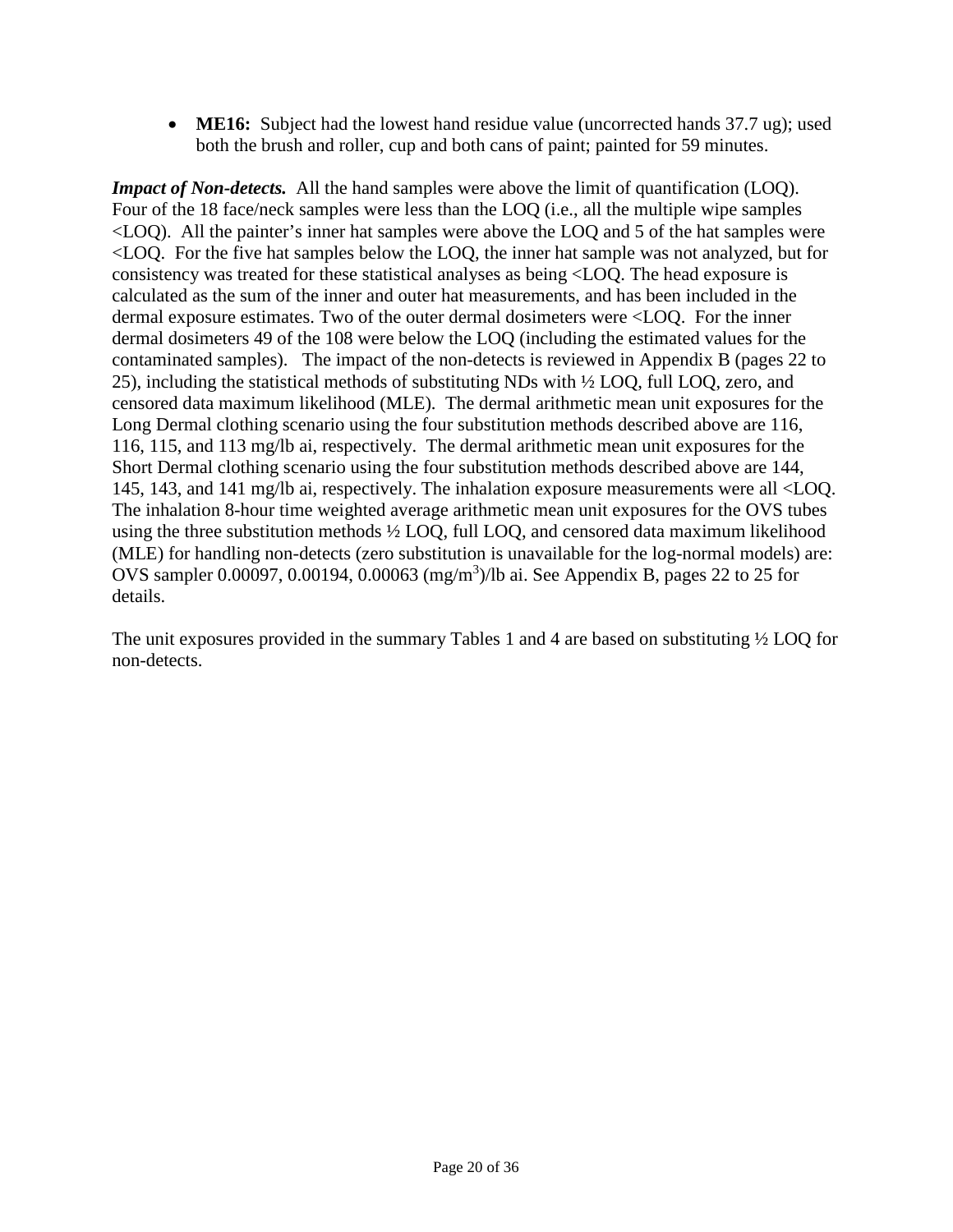|                                |             | Unit exposure (mg/lb AaiH) |           |                    |             | Unit exposure<br>((mg/m <sup>3</sup> )/lb AaiH) |
|--------------------------------|-------------|----------------------------|-----------|--------------------|-------------|-------------------------------------------------|
| <b>Monitoring Event (ME)</b>   | $AaiH$ (lb) | <b>Hands</b>               | Long-Long | <b>Short-Short</b> | Long- Short | <b>Inhalation TWA</b>                           |
|                                | 0.00308     | 192.2                      | 205.1     | 229.7              | 227.4       | 0.00171                                         |
| $\overline{2}$                 | 0.00272     | 43.4                       | 49.6      | 73.4               | 63.6        | 0.00188                                         |
| 3                              | 0.01410     | 143.5                      | 155.4     | 207.2              | 187.0       | 0.00038                                         |
| $\overline{4}$                 | 0.00305     | 36.7                       | 54.3      | 77.3               | 71.4        | 0.00186                                         |
| 5                              | 0.00808     | 157.3                      | 178.4     | 220.5              | 204.4       | 0.00065                                         |
| 6                              | 0.01280     | 23.7                       | 28.7      | 39.1               | 30.6        | 0.00040                                         |
| $\overline{7}$                 | 0.01300     | 64.1                       | 71.4      | 96.3               | 87.5        | 0.00042                                         |
| 8                              | 0.00766     | 205.4                      | 207.6     | 227.0              | 212.3       | 0.00067                                         |
| 9                              | 0.01200     | 17.2                       | 19.5      | 26.7               | 26.1        | 0.00043                                         |
| 10                             | 0.00787     | 26.8                       | 32.8      | 42.0               | 37.2        | 0.00066                                         |
| 11                             | 0.00308     | 61.7                       | 73.6      | 95.5               | 86.2        | 0.00167                                         |
| 12                             | 0.00753     | 96.8                       | 121.9     | 153.9              | 137.5       | 0.00072                                         |
| 13                             | 0.00287     | 48.4                       | 64.4      | 84.3               | 76.1        | 0.00180                                         |
| 14                             | 0.00712     | 52.5                       | 63.4      | 117.4              | 89.3        | 0.00072                                         |
| 15                             | 0.00777     | 520.6                      | 526.3     | 549.6              | 541.5       | 0.00066                                         |
| 16                             | 0.01240     | 5.2                        | 9.7       | 13.7               | 11.7        | 0.00043                                         |
| 17                             | 0.01320     | 69.7                       | 80.6      | 99.0               | 87.5        | 0.00039                                         |
| 18                             | 0.00276     | 57.2                       | 63.8      | 105.9              | 75.9        | 0.00189                                         |
| <b>Empirical Mean</b>          | 0.00784     | 101.2                      | 111.5     | 136.6              | 125.2       | 0.00096                                         |
| <b>Empirical SD</b>            | 0.00422     | 120.4                      | 120.4     | 124.1              | 123.2       | 0.00062                                         |
| Lognormal Simple Random        |             |                            |           |                    |             |                                                 |
| Sample Mean                    | 0.00809     | 107.6                      | 115.5     | 143.8              | 130.8       | 0.00097                                         |
| <b>Lognormal Simple Random</b> |             |                            |           |                    |             |                                                 |
| Sample SD                      | 0.00570     | 154.2                      | 139.7     | 155.4              | 148.3       | 0.00069                                         |

# **Table 4. Summary of dermal and inhalation (OVS tubes) unit exposure estimates**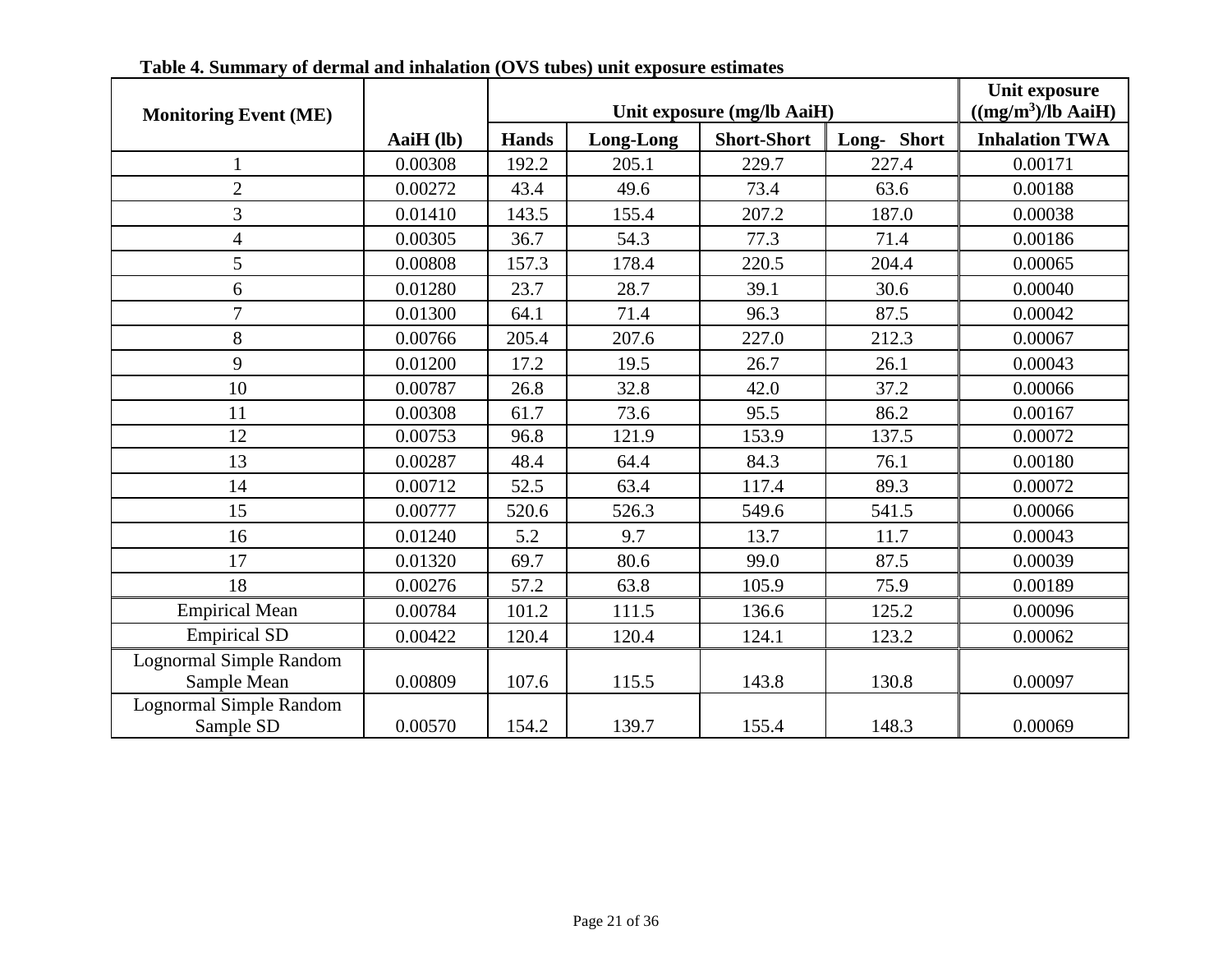Let  $X_i$  be the i<sup>th</sup> AaiH or unit exposure value and let  $Y_i = \ln(X_i)$ .

Empirical Mean = 
$$
\overline{X} = \sum_{i=1}^{18} X_i / 18
$$
  
Empirical SD =  $S_X = \sqrt{\sum_{i=1}^{18} (X_i - \overline{X})^2 / 17}$ . Suppose X is lognormally distributed, so that Y = ln(X) is normally distributed with a

population mean  $\mu$  and a population variance  $\sigma^2$ .

Lognormal Simple Random Sample Mean = Estimated population mean of X = Estimate of  $exp(\mu + \frac{1}{2} \sigma^2) = exp(\overline{Y} + \frac{1}{2} S_Y^2)$  where

$$
\overline{Y} = \sum_{i=1}^{18} Y_i \, / 18 \text{ and } \, S_{_Y} = \sqrt{\sum_{i=1}^{18} \Bigl(Y_i - \overline{Y}\Bigr)^{\! 2} \, / 17} \,\, .
$$

Lognormal Simple Random Sample  $SD = Estimated$  population standard deviation of  $X = Estimate$  of  $\exp(\mu + \frac{1}{2} \sigma^2) \sqrt{\exp(\sigma^2)-1} = \exp(\overline{Y} + \frac{1}{2} S_Y^2) \sqrt{\exp(S_Y^2)-1}$ .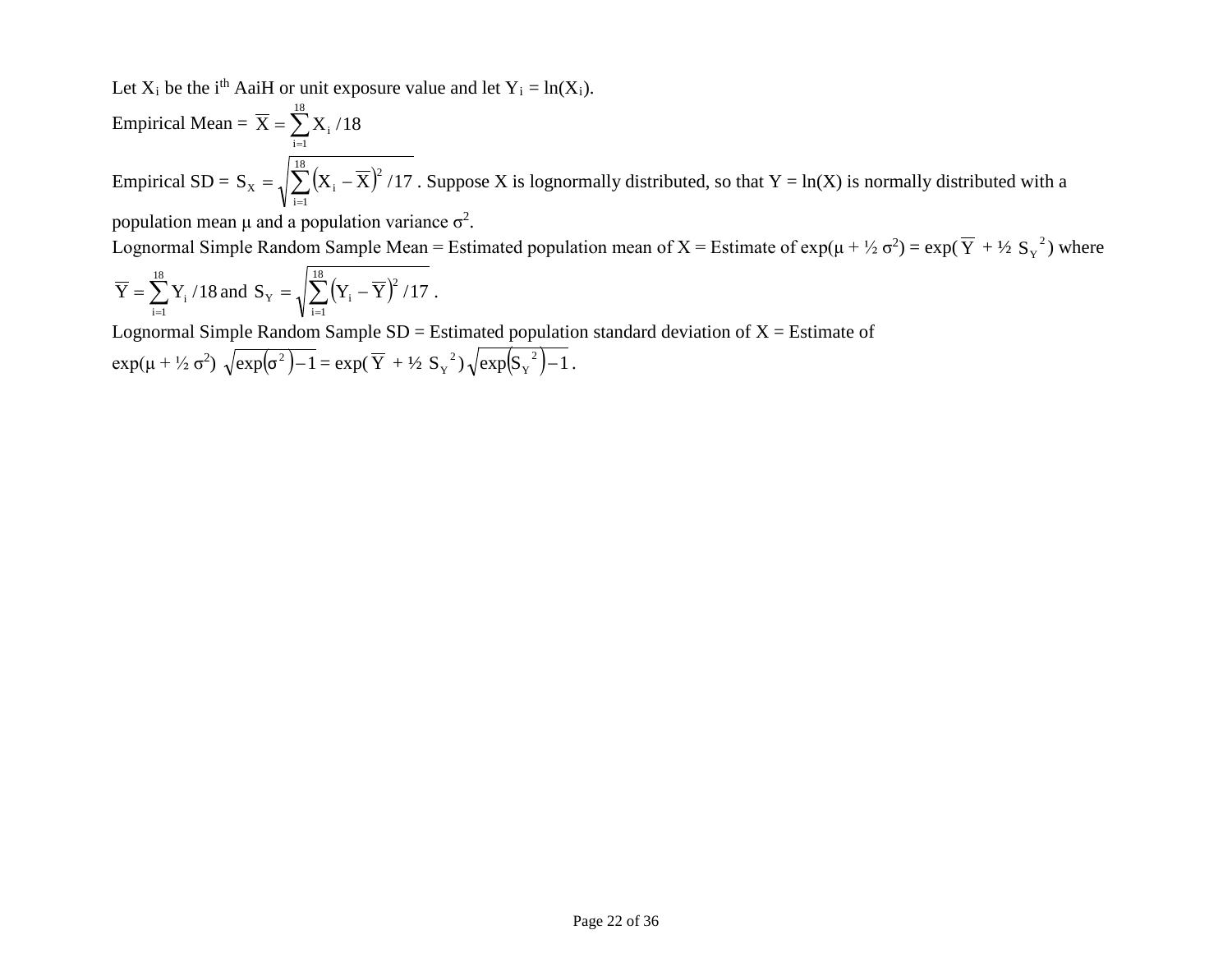### **2.4 Evaluation of Scenario Benchmark Objective**

*Benchmark Objective.* The data from the study has been analyzed to see if the brush/roller scenario meets the AEATF II objective of a relative 3-fold accuracy (i.e.,  $K = 3$ ). These analyses used the SAS code originally developed by the Agricultural Handler Exposure Task Force (AHETF) and independently confirmed by the Health Effects Division (HED) (and now modified by the Antimicrobial Division (AD)). Appendix B (pages 26 to 29 and pages 41 to 43) provides the detailed benchmark analysis which is summarized as follows:

### *Benchmark Objective: fold Relative Accuracy (fRA)*

The benchmark objective for AEATF II scenarios is for select statistics – the geometric mean (GM), the arithmetic mean (AM), and the  $95<sup>th</sup>$  percentile (P95) – to be accurate within 3-fold with 95% confidence (i.e., "fold relative accuracy" also expressed as "K-factor"). EPA has analyzed the data using various statistical techniques to evaluate this benchmark. First, to characterize the unit exposures (also referred to as "normalized exposure"), normal and lognormal probability plots of dermal and inhalation UEs are provided in Appendix B (pages 31 to 40, Figures 2 to 21) to illustrate that the lognormal distribution is a better fit than the normal distribution for the normalized exposure. These plots support the assumed lognormal distributions for the normalized exposure. Note: all logarithms defined in this review are natural logarithms.

Next, EPA calculated estimates of the GM, AM and P95 based on two different calculation methods:

- Empirical estimates; and
- Assuming a lognormal distribution and a simple random sample (SRS).

The 95% confidence limits for each of these estimates were obtained by generating 10,000 parametric bootstrap samples from the fitted lognormal distribution. Then, the fRA for each was determined as the maximum of the two ratios of the statistical point estimates with their respective upper and lower 95% confidence limits. EPA has determined that the brush/roller study results meet the 3-fold relative accuracy objective except sometimes for the empirical 95<sup>th</sup> percentile (see Tables 5 and 6). Appendix B also presents fRA values calculated using a nonparametric bootstrap approach, with generally similar results.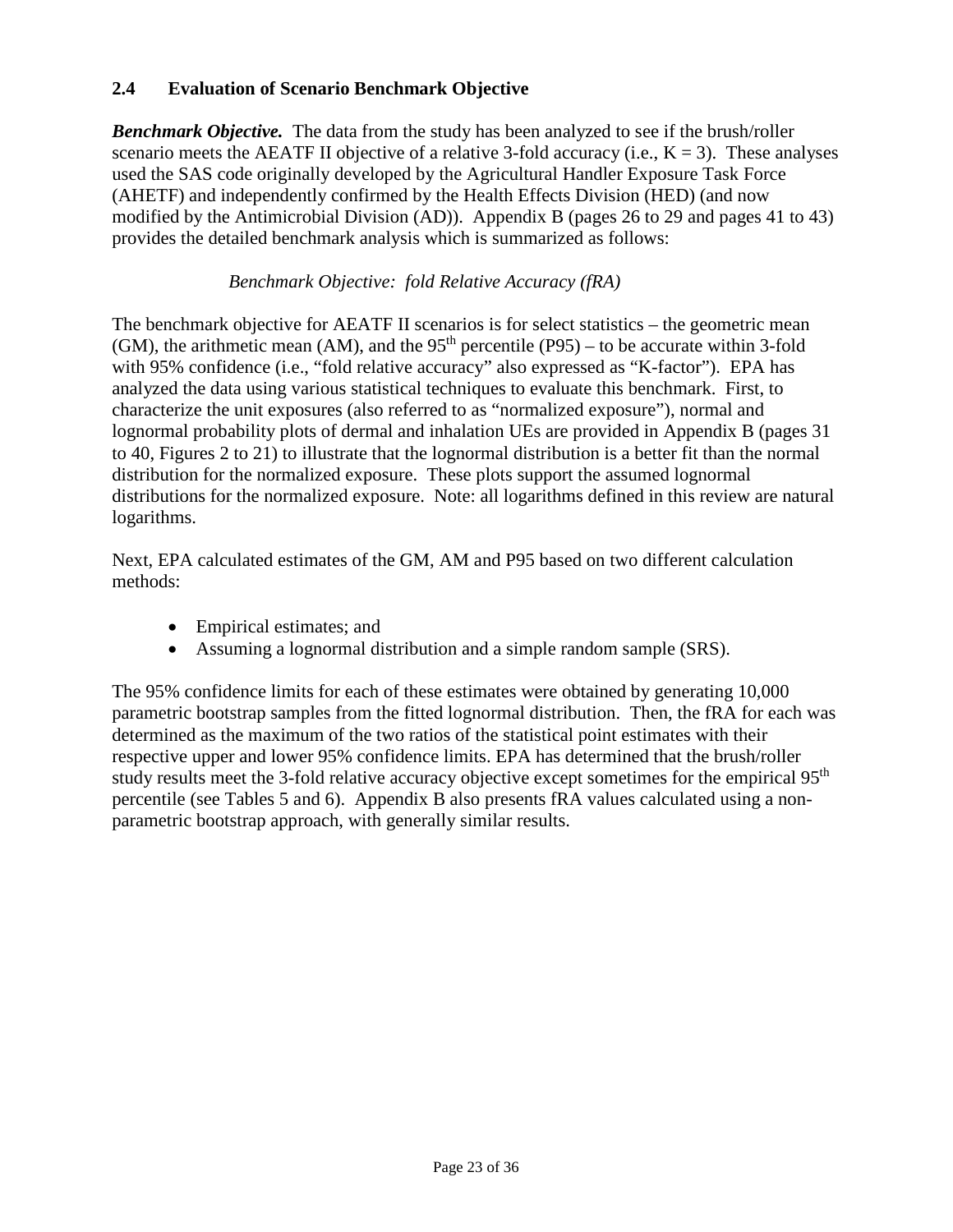| Table 5: Results of Primary Benchmark Analysis for Dermal Exposure                                                 |                                                                                                                                                                                  |              |     |                                                       |              |            |  |
|--------------------------------------------------------------------------------------------------------------------|----------------------------------------------------------------------------------------------------------------------------------------------------------------------------------|--------------|-----|-------------------------------------------------------|--------------|------------|--|
|                                                                                                                    | <b>Long Dermal Exposure</b>                                                                                                                                                      |              |     | <b>Short Dermal Exposure</b>                          |              |            |  |
| <b>Statistic</b>                                                                                                   | <b>Unit Exposure Estimate</b><br>$(mg/lb \text{ ai})$                                                                                                                            | 95% CI       | fRA | <b>Unit Exposure Estimate</b><br>$(mg/lb \text{ ai})$ | 95% CI       | <b>fRA</b> |  |
| GM <sub>s</sub>                                                                                                    | 74                                                                                                                                                                               | $48 - 116$   | 1.6 | 87                                                    | $57 - 133$   | 1.5        |  |
| GSD <sub>S</sub>                                                                                                   | 2.6                                                                                                                                                                              | $1.9 - 3.6$  | 1.4 | 2.5                                                   | $1.8 - 3.4$  | 1.4        |  |
|                                                                                                                    | $GM_s$ = geometric mean assuming SRS = "exp(average of 18 ln(UE)) values"<br>$GSD_S =$ geometric standard deviation assuming SRS = "exp(standard deviation of 18 ln(UE)) values" |              |     |                                                       |              |            |  |
| AM <sub>s</sub>                                                                                                    | 111                                                                                                                                                                              | $67 - 197$   | 1.8 | 125                                                   | $78 - 217$   | 1.7        |  |
| $AM_{\rm II}$                                                                                                      | 116                                                                                                                                                                              | $69 - 201$   | 1.7 | 131                                                   | $80 - 221$   | 1.7        |  |
| $AMS$ = average of 18 unit exposures<br>$AM_U =$ arithmetic mean based on $GM_S = GM_S * exp{0.5 * (ln(GSD_S)^2)}$ |                                                                                                                                                                                  |              |     |                                                       |              |            |  |
| P95s                                                                                                               | 526                                                                                                                                                                              | $175 - 1252$ | 3.0 | 541                                                   | $198 - 1306$ | 2.7        |  |
| P95 <sub>U</sub>                                                                                                   | 351                                                                                                                                                                              | $176 - 692$  | 2.0 | 386                                                   | $200 - 740$  | 1.9        |  |

 $P95<sub>S</sub> = 95<sup>th</sup>$  percentile (i.e., estimated as the maximum unit exposure from the 18 unit exposures)  $P95<sub>U</sub> = 95<sup>th</sup>$  percentile based on GM<sub>S</sub> = GM<sub>S</sub> \* GSD<sub>S</sub><sup>1.645</sup>

| Table 6: Results of Primary Benchmark Analysis for Inhalation (Inhalable TWA)). |                                                                           |                       |     |                                                                         |                        |            |  |
|---------------------------------------------------------------------------------|---------------------------------------------------------------------------|-----------------------|-----|-------------------------------------------------------------------------|------------------------|------------|--|
|                                                                                 | <b>OVS</b> Total                                                          |                       |     | $< 2.5 \text{ nm}$                                                      |                        |            |  |
| <b>Statistic</b>                                                                | Unit Exposure Estimate<br>$(8-hr)$ TWA mg/m <sup>3</sup> /lb ai)          | 95% CI                | fRA | <b>Unit Exposure Estimate</b><br>$(8-hr)$ TWA mg/m <sup>3</sup> /lb ai) | 95% CI                 | <b>fRA</b> |  |
| GM <sub>s</sub>                                                                 | 0.00079                                                                   | $0.00059-$<br>0.00107 | 1.4 | 0.00051                                                                 | $0.00038 -$<br>0.00069 | 1.4        |  |
| GSD <sub>s</sub>                                                                | 1.89                                                                      | $1.53 - 2.35$         | 1.2 | 1.89                                                                    | $1.53 - 2.35$          | 1.2        |  |
|                                                                                 | $GM_s$ = geometric mean assuming SRS = "exp(average of 18 ln(UE)) values" |                       |     |                                                                         |                        |            |  |

 $GSD<sub>S</sub>$  = geometric standard deviation assuming  $SRS = "exp(standard deviation of 18 ln(UE))$  values"

|                   | 0.00096 | $0.00070 -$ | $\Lambda$ | 0.00062 | $0.00045 -$ |     |
|-------------------|---------|-------------|-----------|---------|-------------|-----|
| AM <sub>S</sub>   |         | 0.00135     |           |         | 0.00086     | 1.4 |
|                   | 0.00097 | $0.00071 -$ |           | 0.00062 | $0.00045 -$ |     |
| $AM_{\mathrm{U}}$ |         | 0.00136     |           |         | 0.00087     |     |
|                   |         |             |           |         |             |     |

 $AM<sub>S</sub>$  = average of 18 unit exposures

AM<sub>U</sub> = arithmetic mean based on  $GM_s = GM_s * exp{0.5 * (ln(GSD_s)^2)}$ 

| P95 <sub>s</sub> | 0.00189 | $0.00142 -$<br>0.00531 | 2.8 | 0.00127 | 0.00091<br>$\sim$<br>0.00342 | $\sim$ $\sim$<br><u>، ،</u> |
|------------------|---------|------------------------|-----|---------|------------------------------|-----------------------------|
| $P95_U$          | 0.00226 | $0.00143 -$<br>0.00356 | 1.0 | 0.00145 | $0.00091 -$<br>0.00229       | 1.6                         |

 $P95<sub>S</sub> = 95<sup>th</sup>$  percentile (i.e., estimated as the maximum unit exposure from the 18 unit exposures)  $P95<sub>U</sub> = 95<sup>th</sup>$  percentile based on  $GM<sub>S</sub> = GM<sub>S</sub> * GSD<sub>S</sub>$ <sup>1.645</sup>

**Presumption of Log-log-linearity With Slope 1.** EPA evaluated the presumption that the mean exposure is a multiple of the amount of active ingredient handled (AaiH or ai). In the Governing Document and in statistical reviews of some previous AEATF II studies, this presumption has been referred to as "proportionality" but we are now referring to this analysis as a "log-loglinearity" analysis to clarify that the statistical models do not assume that the exposure is directly proportional to the amount of active ingredient handled. If the log-log-linear model has a slope of 1, then the arithmetic mean exposure will be a multiple of the amount of active ingredient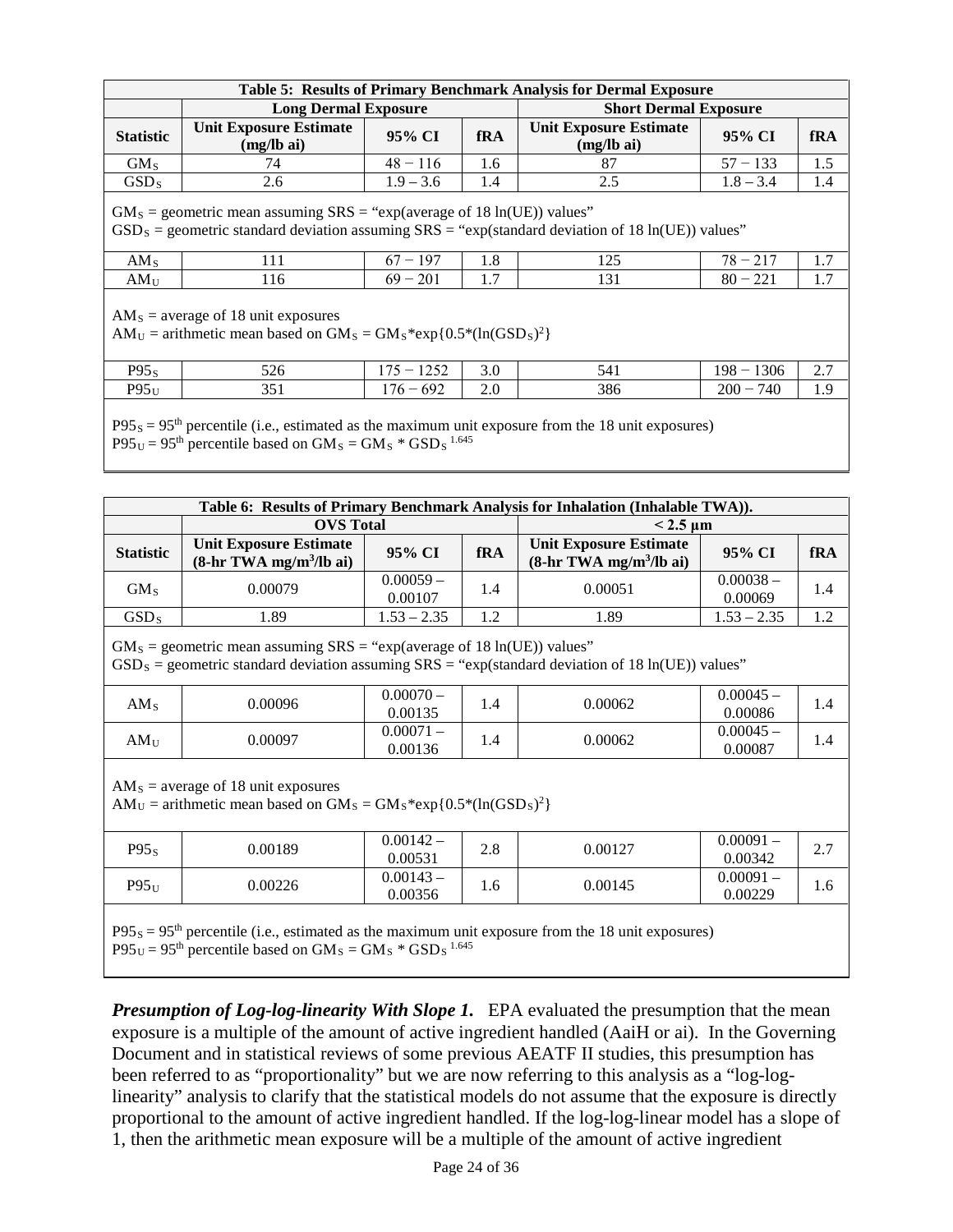handled. The statistical test compares the slope of 1 with a slope of 0, where 0 corresponds to complete independence between exposure and amount of active ingredient handled. This analysis was not done for inhalation exposures because all the measurements were non-detects.

To evaluate the relationship for this scenario EPA performed **regression analysis of log(exposure) against log(AaiH)** to determine if the slope of this log-log-linear model is not significantly different than 1 – providing support for a "proportional" (an abbreviation for " loglog-linear with slope 1") relationship – or if the slope is not significantly different than  $0$ providing support for an independent relationship. If the slope is positive, not zero and not 1, then the arithmetic mean exposure tends to increase with the AaiH but not proportionally, so that, for example, doubling the AaiH will not tend to double the exposure. If the slope confidence interval excludes both 1 and 0 but the slope is positive, then the statistical evidence rejects both proportionality and independence and shows that the exposure tends to increase with the AaiH but not proportionally. **Note: the slope for the dermal exposure measures the change in log mg dermal exposure for each unit change in log lb ai. A slope of 1 implies that the log of the unit exposure (mg/lb ai) is equal to a constant plus a random error, so that the unit exposure has the same mean for any amount of ai, and thus the mg dermal exposure is proportional to the lb ai.**

The resulting regression slopes and confidence intervals are summarized in Table 7. A more detailed table of the slopes (including calculations for alternative treatments of non-detects) is presented in Appendix B (page 43, Table 27).

For the dermal exposures, the slopes ranged from 0.75 to 0.78 and the confidence intervals for the slope included one but did not include zero. Thus, the analyses rejected independence (a slope of zero) and supported (more precisely, did not reject) proportionality (a slope of one).

A secondary objective for EPA is for meeting 80% power for detecting log-log-linearity with a slope of 1. This objective is approximately met if the widths of the confidence intervals for the slopes are at most 1.4. This secondary objective was not met and so the statistical (post-hoc) power was less than 80%.

Figures 3 to 5 show the data and corresponding fitted regression models for the dermal exposure routes. The data points marked with the symbols "L", "M" and "R" are the measured values in the "2. Low" "3. Mid" and "4. High" BIT concentration groups. Appendix B (pages 44 to 47, Figures 22 to 25) also presents probability plots of the residuals from these fitted regression models; these probability plots show that this simple log-log-linear regression model fits reasonably well.

|                                                          | Table 7. 95 Percent Confidence Intervals for the Slope of Log Exposure (mg) versus Log |
|----------------------------------------------------------|----------------------------------------------------------------------------------------|
| <b>Pounds of Active Ingredient for Dermal Exposures.</b> |                                                                                        |

|                                  |              | Confidence      |                                  |
|----------------------------------|--------------|-----------------|----------------------------------|
| <b>Clothing</b>                  | <b>Slope</b> | <b>Interval</b> | <b>Confidence Interval Width</b> |
| Long pants, long sleeved-shirt   | 0.78         | $0.00 - 1.57$   | 1.57                             |
| Short pants, short sleeved-shirt | 0.75         | $0.03 - 1.47$   | 1.45                             |
| Long pants, short sleeved-shirt  | 0.76         | $0.01 - 1.51$   | 1.50                             |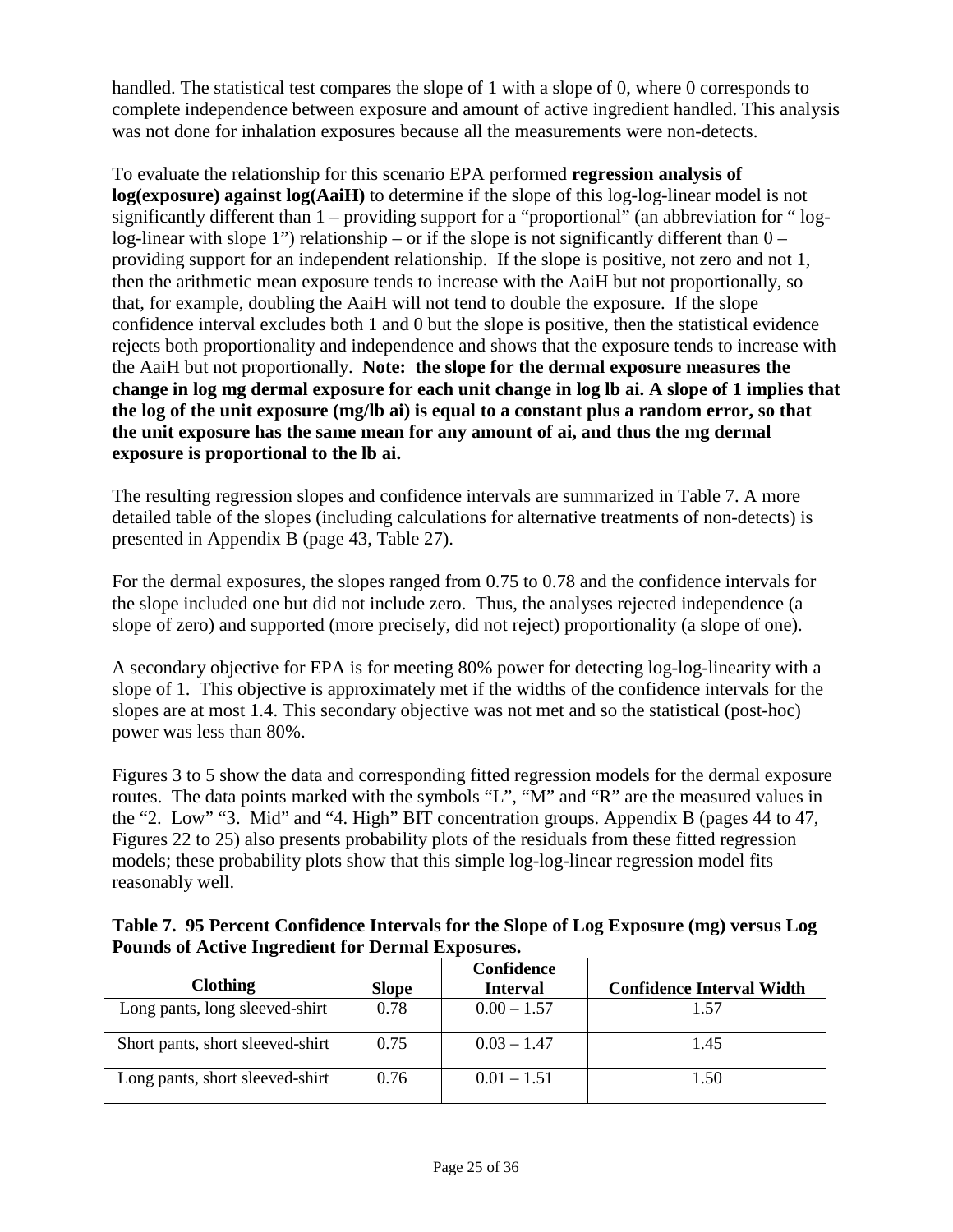

**Regression Plot For Long Dermal Exposure Normalized by Pounds Active Ingredient Handled**

**Figure 3. Regression plot for Long Dermal**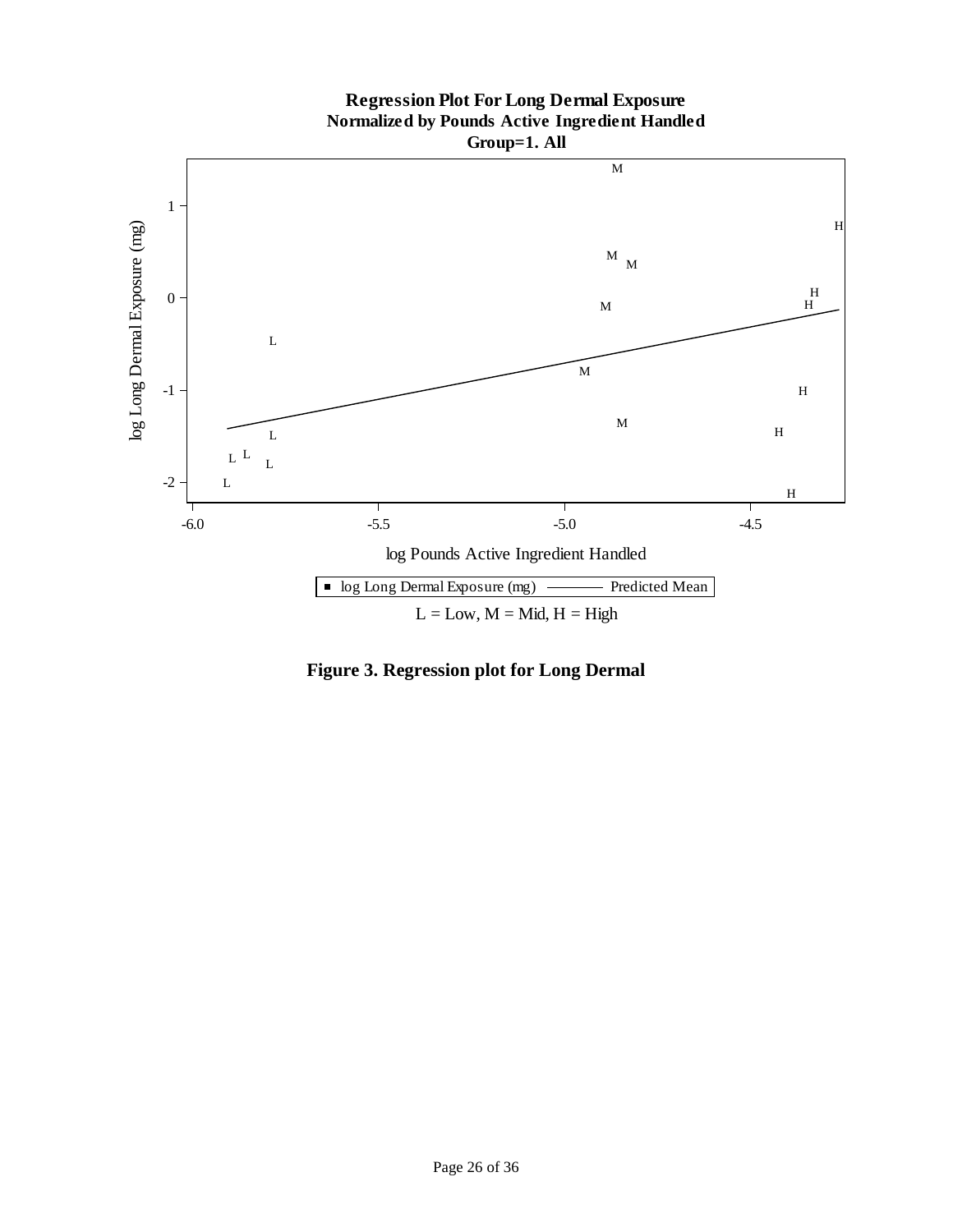

# **Regression Plot For Short Dermal Exposure Normalized by Pounds Active Ingredient Handled**

**Figure 4. Regression plot for Short Dermal**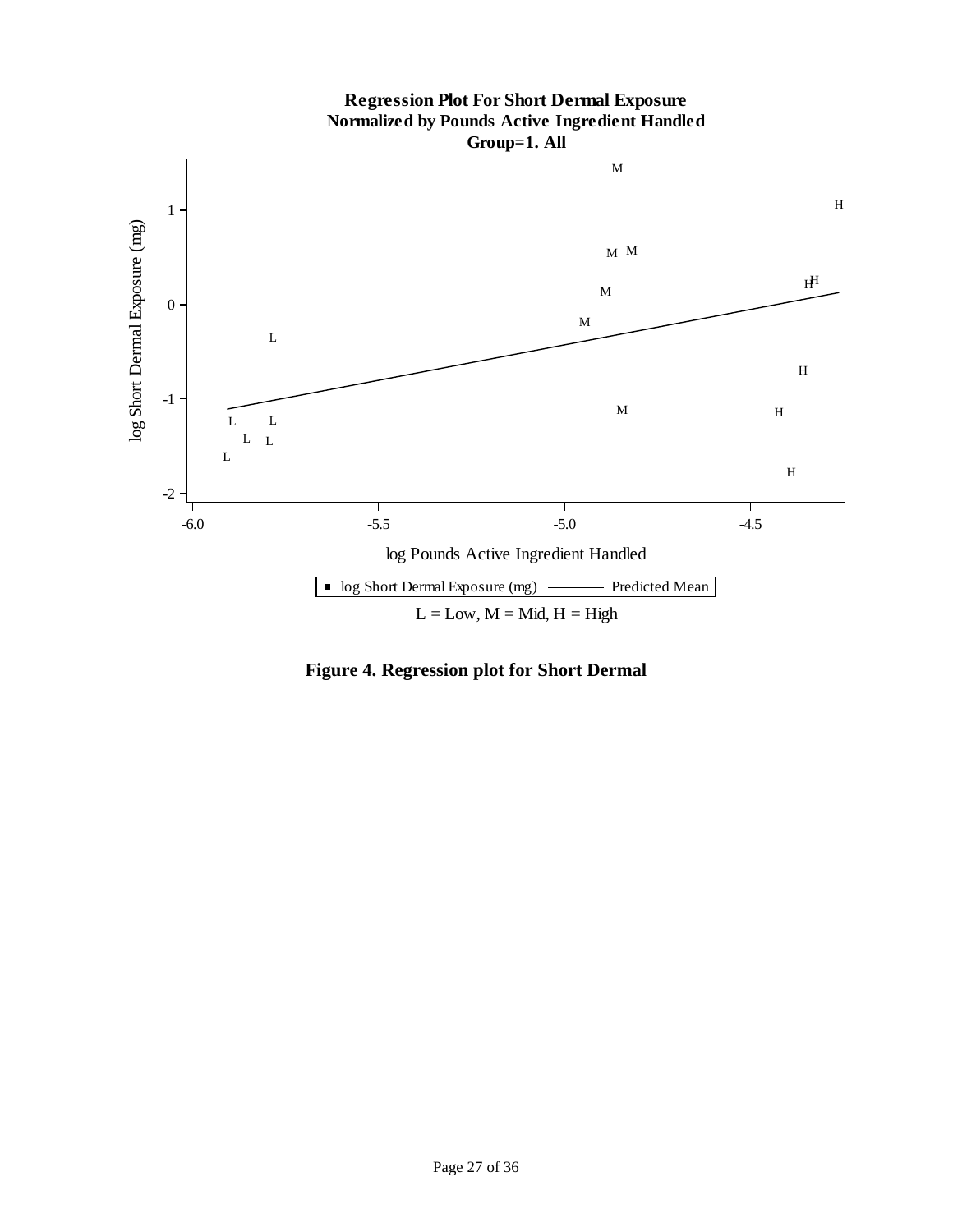# **Regression Plot For Long Short Dermal Exposure Normalized by Pounds Active Ingredient Handled**



**Figure 5. Regression plot for Long Short Dermal**

*Threshold of AaiH for Over- or Under-Predicting Exposure –* The log-log-linear regression model regresses the log exposure against the log lb ai. The normalized (unit) exposure model is the log-log-linear regression model where the slope of log exposure against log lb ai is assumed to be equal to 1. The analysis is based on comparing the two model predictions of the conditional means, i.e., the estimated arithmetic means for a given amount of active ingredient. It is shown in Appendix B (pages 59 to 60) that if the regression formulation is correct and the estimated regression slope is less than one, then the conditional arithmetic mean exposure for a given amount of ai will be over-predicted if the normalized exposure model is extrapolated to high levels of the amount of active ingredient and the conditional arithmetic mean exposure will be under-predicted at low levels of the amount of active ingredient. This applies to all the dermal exposure cases.

For the three dermal exposure cases, Table 8 gives the threshold amounts of active ingredient handled which are the minimum amounts of active ingredient handled for which the normalized exposure mixed model will over-estimate the expected exposure (under-estimate if the slope is greater than 1). Also tabulated are the corresponding exposure values at the threshold levels of active ingredient.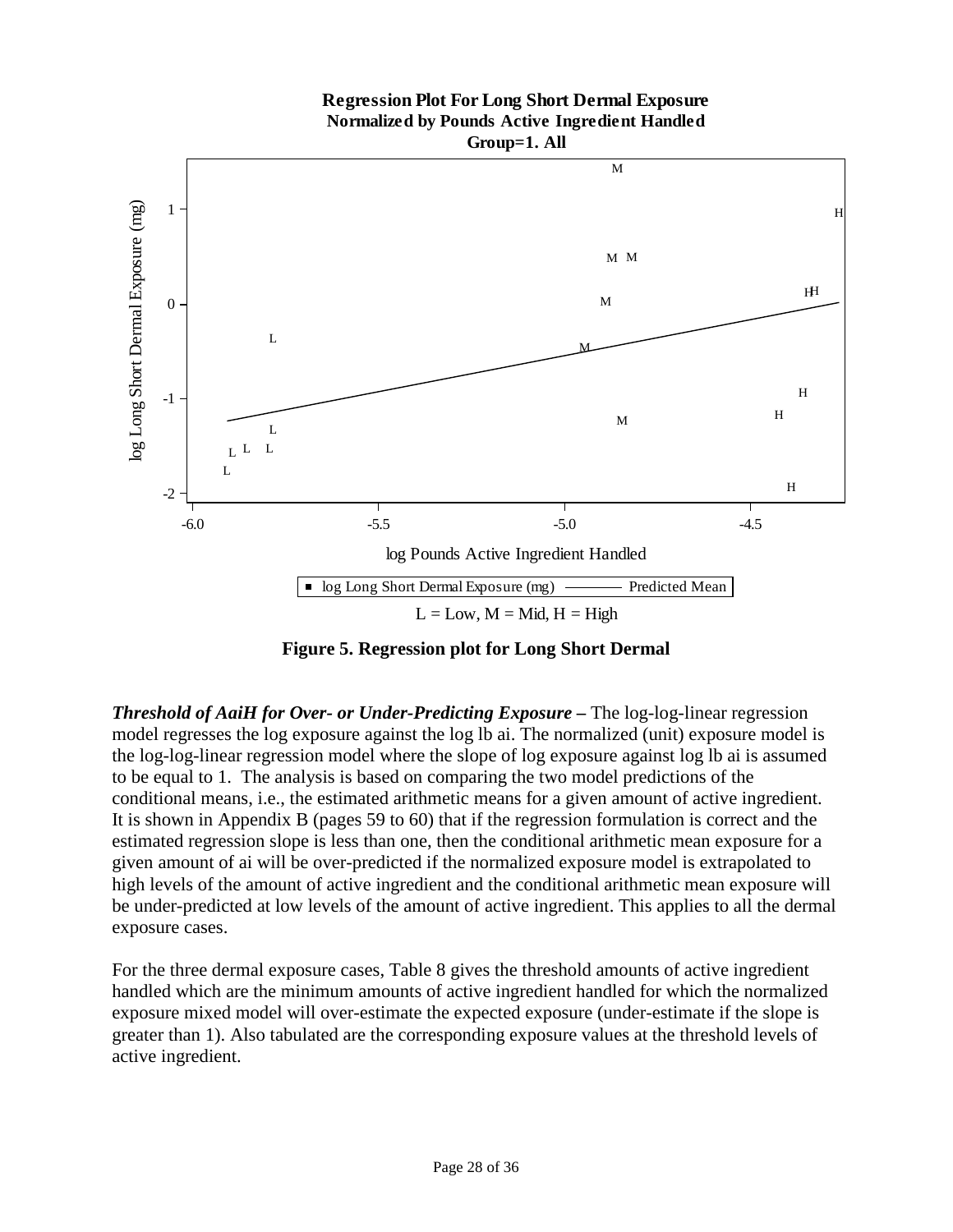| <b>Clothing</b>                      | <b>Slope</b><br>(log mg / log lb ai) | <b>Threshold</b><br>$(lb ai)$ | <b>Exposure at</b><br>threshold (mg) |
|--------------------------------------|--------------------------------------|-------------------------------|--------------------------------------|
| Long pants, long sleeved-shirt       | 0.78                                 | 0.00719                       | 0.831                                |
| Short pants, short sleeved-<br>shirt | 0.75                                 | 0.00691                       | 0.994                                |
| Long pants, short sleeved-<br>shirt  | 0.76                                 | 0.00700                       | 0.798                                |

**Table 8. Threshold values for the minimum amount of active ingredient handled for which the normalized exposure model will over- or under-estimate dermal exposure.**

Figures 6 through 8 show the statistical models and thresholds for the dermal exposure routes. These figures display the measured values together with the predicted conditional arithmetic mean exposure calculated using the normalized exposure model (where the slope of log exposure against log ai is assumed to be one) and using the more general regression model (where the slope of log exposure against log ai is estimated). The threshold is the amount of ai for which the two predicted conditional means are the same. The data points marked with the symbols "L", "M" and "R" are the measured values in the "2. Low" "3. Mid" and "4. High" BIT concentration groups. The normalized exposure model calculation is plotted as a green line; this calculation uses unit exposures to estimate the conditional mean exposure for a given amount of active ingredient. The log-log-linear regression model calculation is plotted as a brown curve, since both axes are linear; this calculation uses the log-log-linear regression model to estimate the conditional mean exposure for a given amount of active ingredient.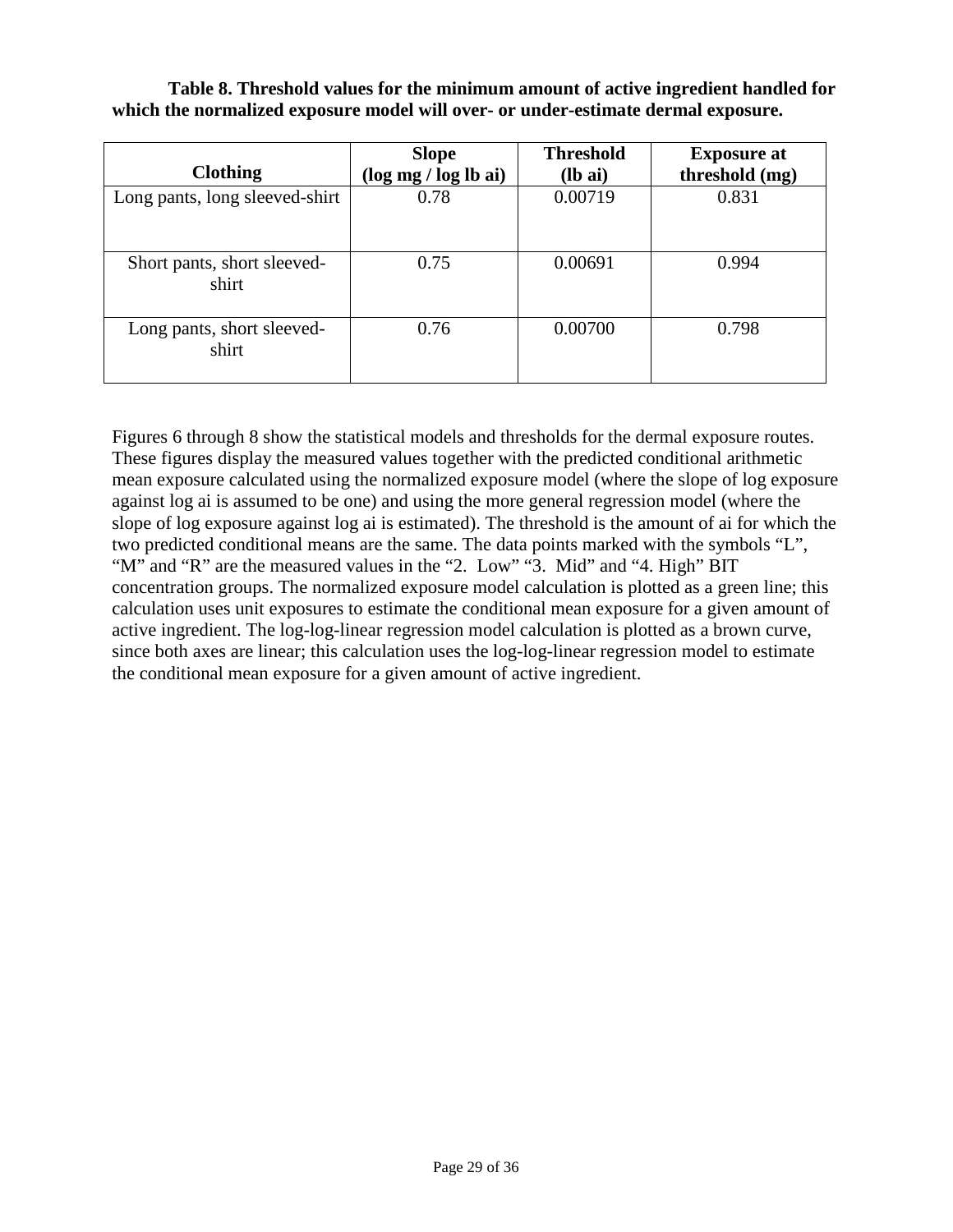



**Figure 6. Conditional means for long dermal exposure predicted using the normalized exposure model and the general log-log-linear model; threshold value.**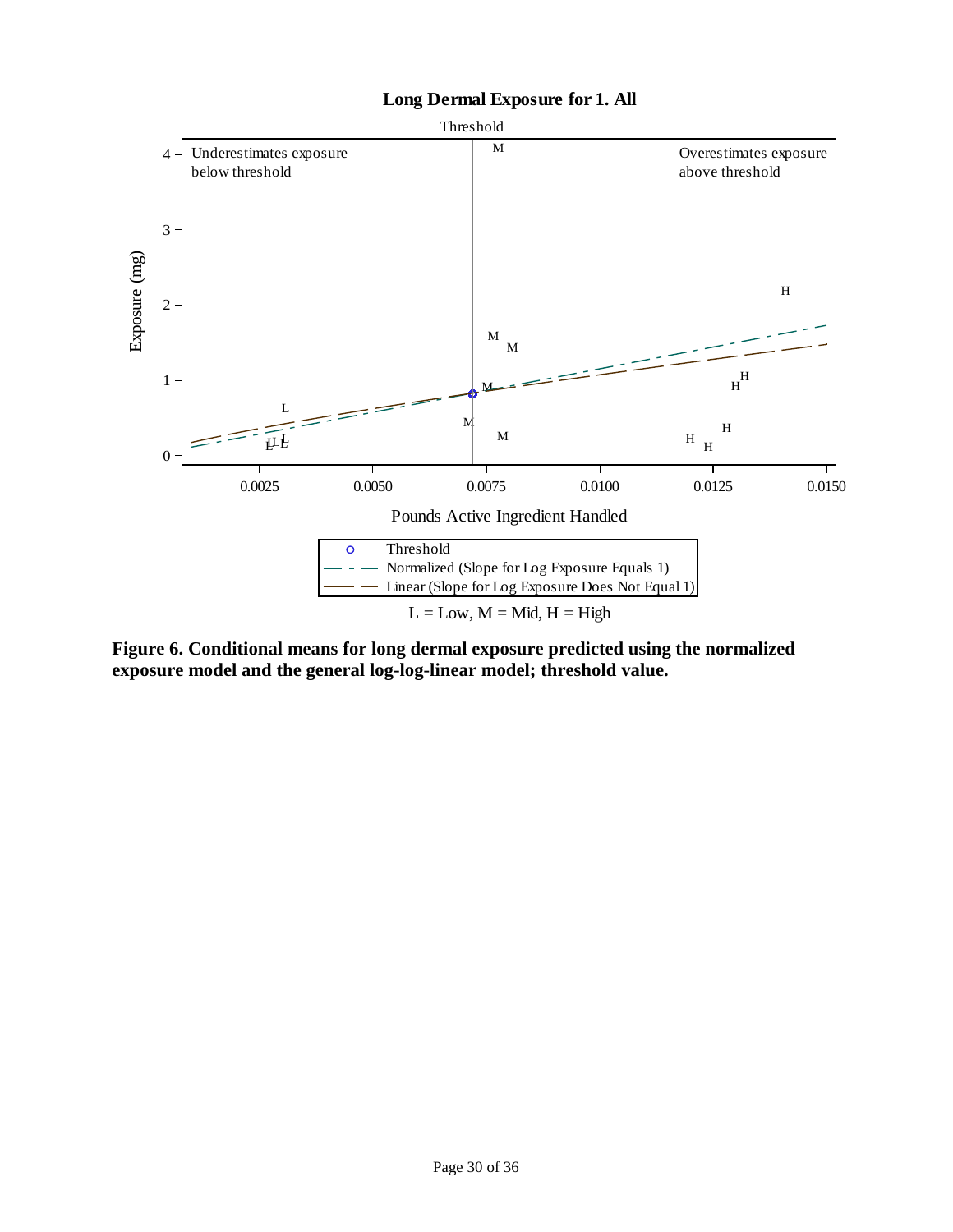



**Figure 7. Conditional means for short dermal exposure predicted using the normalized exposure model and the general log-log-linear model; threshold value.**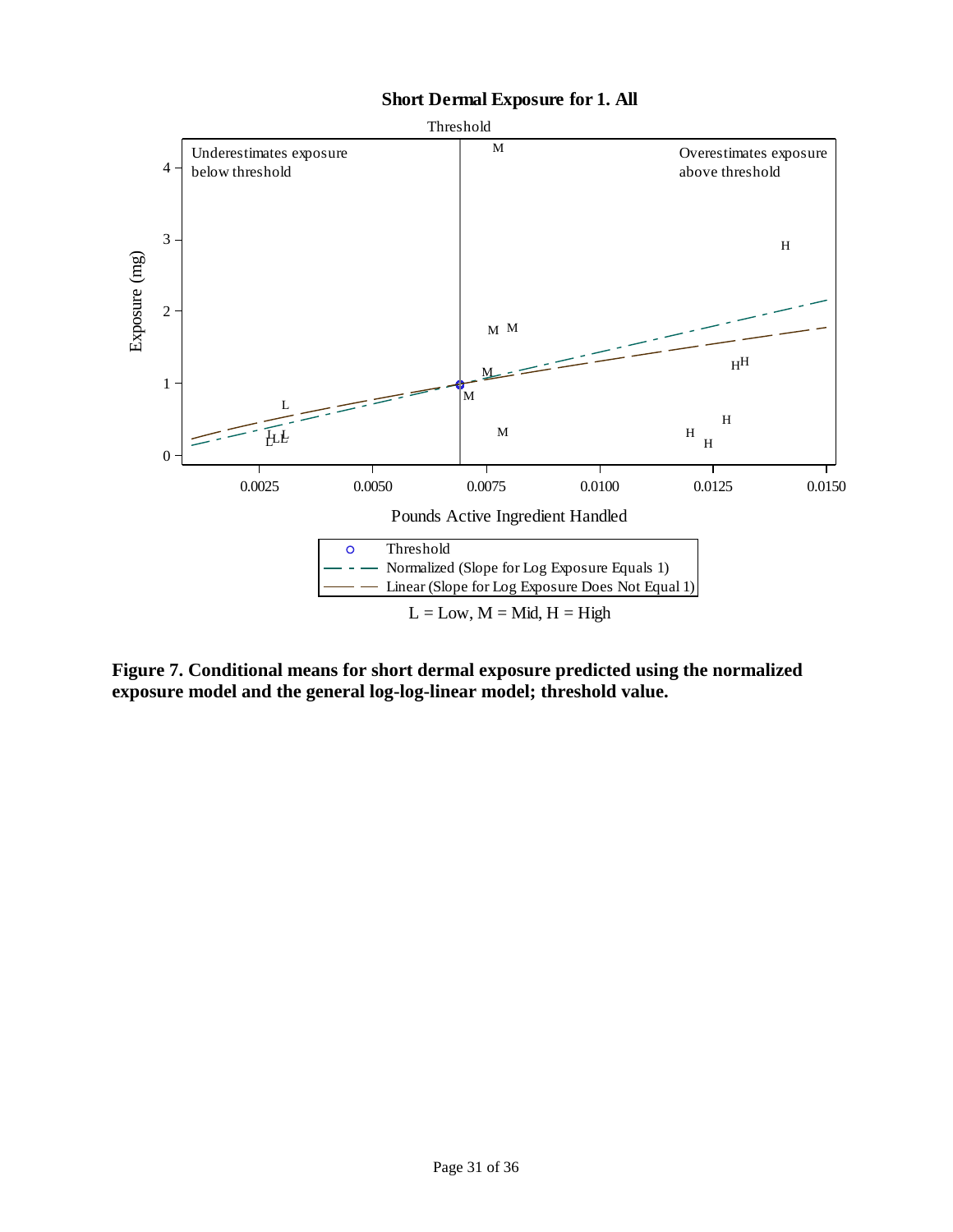



#### **Figure 8. Conditional means for long short dermal exposure predicted using the normalized exposure model and the general log-log-linear model; threshold value.**

#### **3.0 Discussion of Data Generalizations and Limitations**

The regulatory need for a generic data base of pesticide handlers for antimicrobial pesticide products has been discussed previously (SAP 2007). The study design for this brush/roller painting study incorporated random diversity selection where feasible. Such a study design requires a discussion of how the data can be generalized and the limitations of the results. The following items are provided to potential users of these data to characterize the results of this sampling effort:

(1) The study purposively selected Fresno, CA, as the study location. This selection criterion, rather than a random selection of sites across the country, limits to some degree the statistical generalizations of the data. Thus, we cannot determine whether these results provide unbiased estimates of exposure distributions from applying antimicrobial treated paints in locations other than Fresno, CA, and it is not possible to use these data to estimate the potential bias or the geographic variability. To generalize these results to the whole country requires an assumption that the exposure distribution for these scenarios is independent of the geographic location. The statistical limitations of the purposive site selection are deemed acceptable by the Joint Regulatory Committee (JRC). It is reasonable to assume that the mechanics of using a paint brush and roller to apply paint to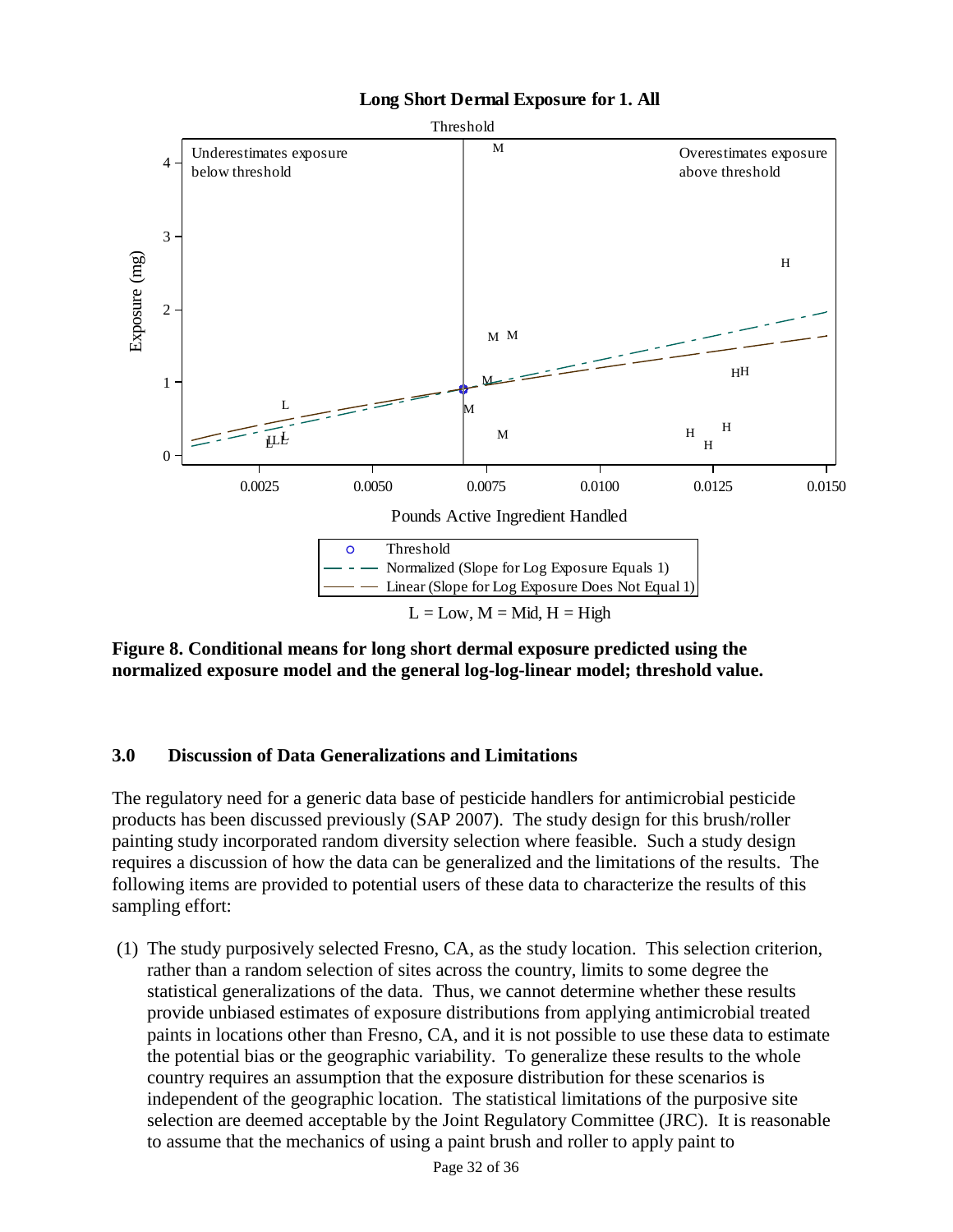walls/ceilings/trim indoors in Fresno are not substantially different than painting with a brush and roller inside other buildings throughout the country. The indoor site is also deemed a worse-case scenario compared to outdoors. Given a limited set of resources for the overall AEATF II monitoring program, the assumption that painting does not vary geographically was sufficiently reasonable to forgo the random site selection (of all buildings throughout the country) in favor of spending the limited resources to monitor additional distinctly different scenarios (e.g., trigger pump spray, airless paint sprayers, etc).

- (2) The data generated in this study are acceptable to use as surrogate for assessing other chemicals considered to have low volatility (i.e., vapor pressures less than ~1E-4 mmHg @ 20ºC). This "rule-of–thumb" for the vapor pressure threshold is reviewed by EPA on a case-by-case basis, particularly for those antimicrobial pesticides with vapor pressures that are near to this threshold. For example, for those chemicals with vapor pressures of  $\sim$ 1E-4 mmHg, EPA reviews the available inhalation toxicity data to see if the toxicity studies were performed as a gas or with an aerosol.
- (3) The small sample size by itself does not create statistical limitations since the confidence intervals for the summary statistics based on the primary statistical model were reasonably narrow (meeting better than the 3-fold relative accuracy goal).

More important is the fact that the original sets of subject participants, locations, and dates from which the subjects, and sampling dates were chosen were limited and hence might not be representative of all CA painters (e.g., those that paint but did not volunteer), buildings (e.g., a warehouse with purposely built rooms was selected for this study), and time periods (e.g., summer versus winter, day versus night, etc.). In other words, the most significant limitation is that these data were not derived from a fully stratified random sample of MEs even though the statistical analyses made that assumption. At a minimum this increases the uncertainty of the estimates (so the calculated confidence intervals are too narrow) and there may also be some bias (e.g., study participants not in the volunteer pool might be more or less prone to exposure than the selected group).

- (4) EPA will continue using exposures normalized by AaiH as a default condition. In this review we evaluated the presumption of "proportionality" that the mean exposure is a positive multiple of the AaiH (i.e., the mean exposure is proportional to the AaiH and the exposure tends to increase with increasing AaiH). Proportionality is evaluated by testing if the log-log-linear model has a slope of 1. The analyses of log-log-linearity show that dermal exposure tends to increase with pounds of active ingredient handled (AaiH). Data will continue to be collected by the AEATF II to add to the knowledge base of normalized exposures.
- (5) The dermal unit exposures are based partially on study-derived penetration factors because of unforeseen contaminated inner whole-body dosimeters. The surrogate chemical used in the study, BIT, is also a material preservative used to treat textiles during the manufacturing process. As happenstance, 10 of the 18 inner WBDs were treated during the manufacturing process using BIT as the material preservative. Thus, 10 MEs had their dermal inner WBDs "contaminated". The amount of contamination in the WBD was higher than the amount of BIT collected on the WBDs from the treated paint in the study; and therefore, these inner WBDs were not used. The subjects wearing the affected inner WBDs included MEs: 1, 2, 4, 6, 7, 10, 12, 13, 16, and 17. These inner WBDs were replaced using a 12.3% penetration factor applied to the outer WBD to estimate the inner WBD residues as described in this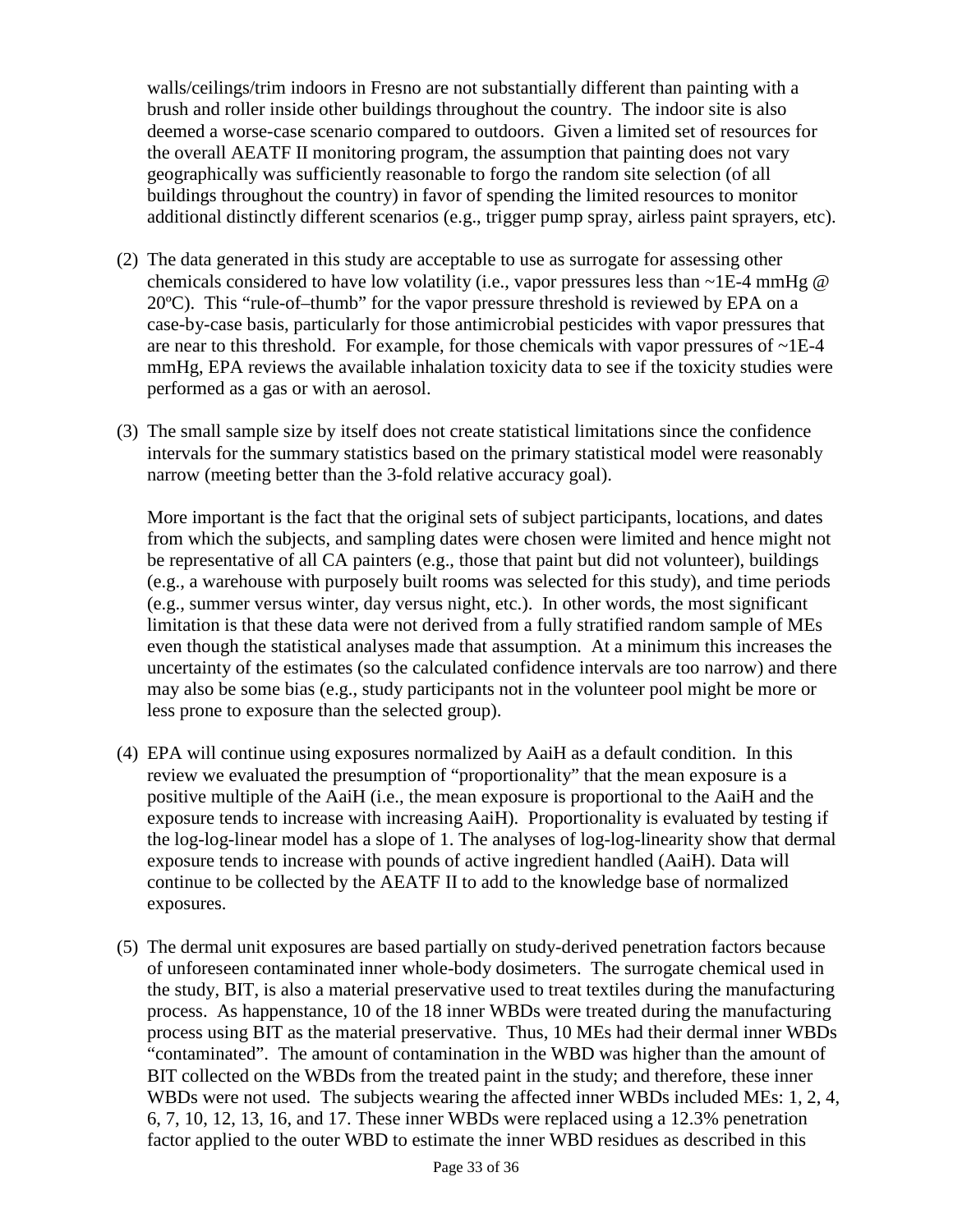review. The impact of this substitution on the resulting dermal unit exposure is not substantial as most of the exposure is attributed to the hand exposure. As illustrated in Table 3, for the long pants, long sleeved, shirt, no glove clothing scenario, 94% of the dermal exposure is attributed to the hands.

- (6) The correction factors developed from hand wash removal efficiency study were also used to correct the face/neck wipe residues. The hand wash procedure is different than the face/neck wipe procedure because there is no rinse step. Nonetheless, using the correction factor is more conservative (protective of worker exposure) than making no correction for potential losses during sampling.
- (7) The field control and fortified inner dosimeters samples showed contamination. The study report explained the contamination as... "*Background BIT contamination in the various test system pieces used to prepare field fort samples affected recoveries in low and high field fortified samples.*" The study report further explains... "*Field fortification pieces were cut from randomly selected inner dosimeters, and although no record of dosimeter lot is available, it is likely that high field fortification recoveries are associated with use of one or more lots containing high background residues."* More care will need to be taken in future studies when the surrogate compound being tested is also registered as a material preservative in textiles and/or solutions that might be used as sampling media/solvents.
- (8) All the measured inhalation residues were below the limit of quantification. Similarly, the existing PHED inhalation exposure for the paint brush study had all non-detect values but at a much higher detection limit of 2 ug per sample. This AEATF II brush/roller study used two inhalation samplers (i.e., OVS tubes and RespiCon), with LOQs of 10 ng/sample. The fact that the inhalation exposures were not detected while using what can be considered a low LOQ, shows that inhalation exposure is negligible for BIT concentrations like those use in this study. The low inhalation exposure during painting with a brush/roller was not unexpected. EPA's assessment of material preservatives in paint includes both brush/roller and airless sprayer painting scenarios. As indicated in the existing PHED painting data, the airless paint spraying scenario is the risk driver for inhalation exposure to paint.

#### **4.0 Conclusions**

EPA has reviewed the AEATF II brush/roller study and concludes that the AEATF II made the appropriate changes to the protocol proposed by the EPA and HSRB and has executed the study with some issues that have been rectified. The two issues of note are the background contamination of the inner WBD and the interference with the normal work practice of one of the MEs. The background contamination was rectified using clothing penetration factors as described within the review and are not believed to have had a substantial impact on the dermal unit exposures since most of the dermal exposure is to the hands. The change in the one MEs work practice may have reduced the highest exposure value for the ME with the maximum exposure. The protocol deviations that occurred and were reported have not adversely impacted the reliability of these data. The EPA recommends that the inhalation and dermal UEs generated in this brush/roller study be used provided the data are used within the boundaries set forth in this review. The following is a summary of our conclusions:

• The AEATF II data for inhalation and dermal exposures represent reliable data for assessing paint treated with antimicrobial products with a brush/roller. The AEATF II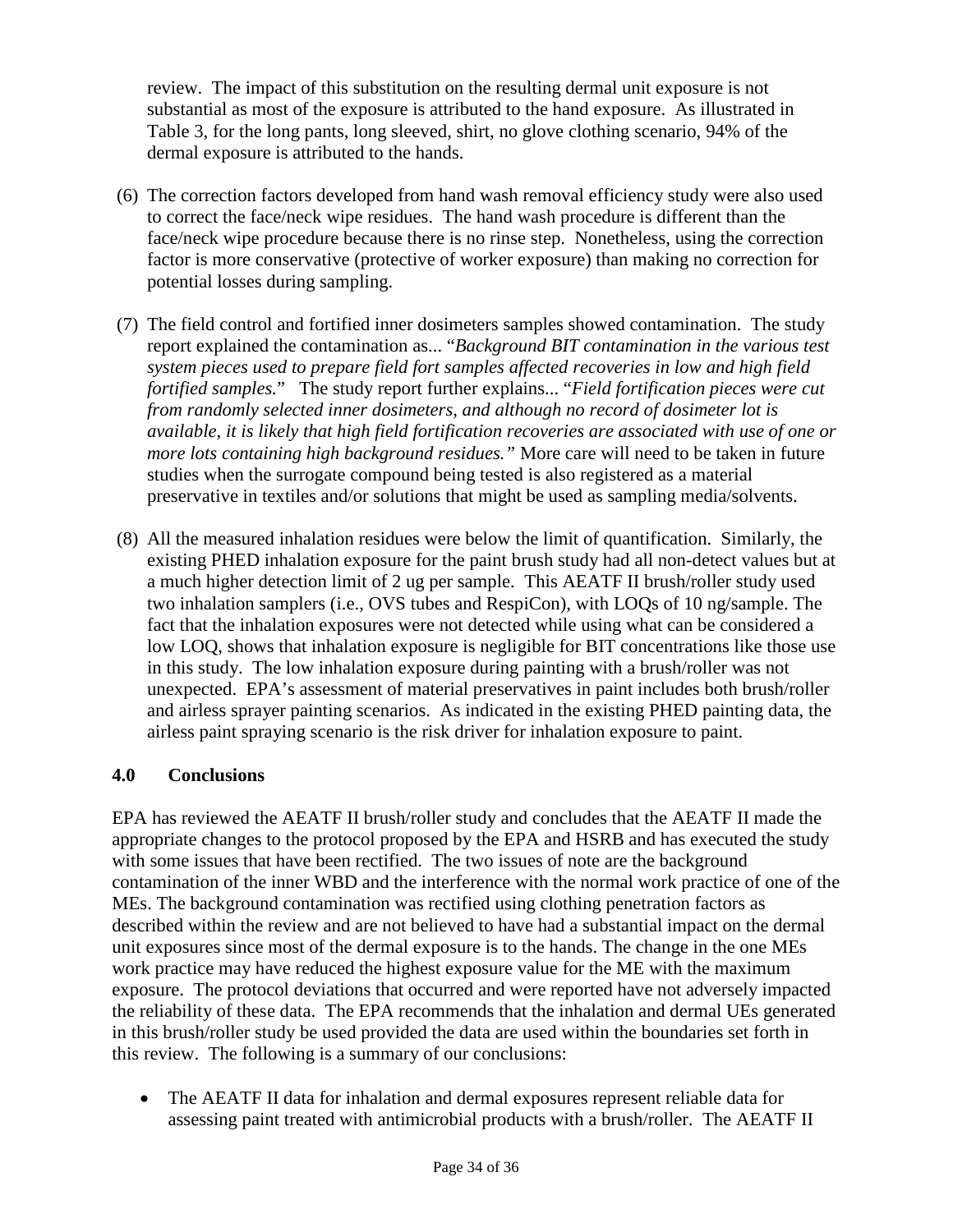unit exposures summarized in Table 1 are recommended to be used for regulatory purposes.

• Estimates of the GM, AM, and P95 were shown to be accurate within 3-fold with 95% confidence. At this time, no additional monitoring for the brush/roller scenarios is required.

#### **5.0 References**

ACC. 2011. American Chemistry Council, Antimicrobial Exposure Assessment Task Force II (AEATF II) Governing Document for a Multi-year Antimicrobial Chemical Exposure Monitoring Program. Interim Draft Document. Version 3. July 8, 2011.

Hackathorn, D.R. and D.C. Eberhart. 1985. Data Base Proposal for Use in Predicting Mixerloader-applicator Exposure. American Chemical Society Symposium Series 273, pp. 341-355.

HSRB Report. 2014. EPA-HSRB-14-01, Subject: April 8-9, 2014 EPA Human Studies Review Board Meeting Report, from Rebecca T. Parkin, PhD, MPH, Chair EPA Human Studies Review Board to Robert Kavlock, Ph.D., Interim EPA Science Advisor, Office of the Science Advisor, 1200 Pennsylvania Avenue, NW, Washington, DC 20460, dated June 25, 2014.

MRID 50549401. Validation of Method GPL-MTH-081 and Freezer Storage Stability: Analytical Method for the Determination of Benzisothiazolinone (BIT) in Paint, Dressing Sponges, Hand Washes, Cotton Inner and Outer Dosimeters, Painter's Hats, Air Sampling Tubes and Fiberglass Filters. GPL Study No.: 130478. Study Completion: March 1, 2017.

SAP. 2007. Memorandum: Transmittal of Meeting Minutes of the FIFRA Scientific Advisory Panel Meeting Held January 9 – 12, 2007 on the Review of Worker Exposure Assessment Methods. U.S. Environmental Protection Agency.

TSI. 2007. Model 8522 RespiCon Particle Sampler Operation and Service Manual, P/N1980320, Revision E, TSI Incorporated, August 2007.

USEPA. 2014. Science and Ethics Review of AEATF II Brush and Roller Painting Scenario Design and Protocol for Exposure Monitoring. Memorandum from Timothy Leighton (USEPA) to Steven Weiss (USEPA), dated March 14, 2014.